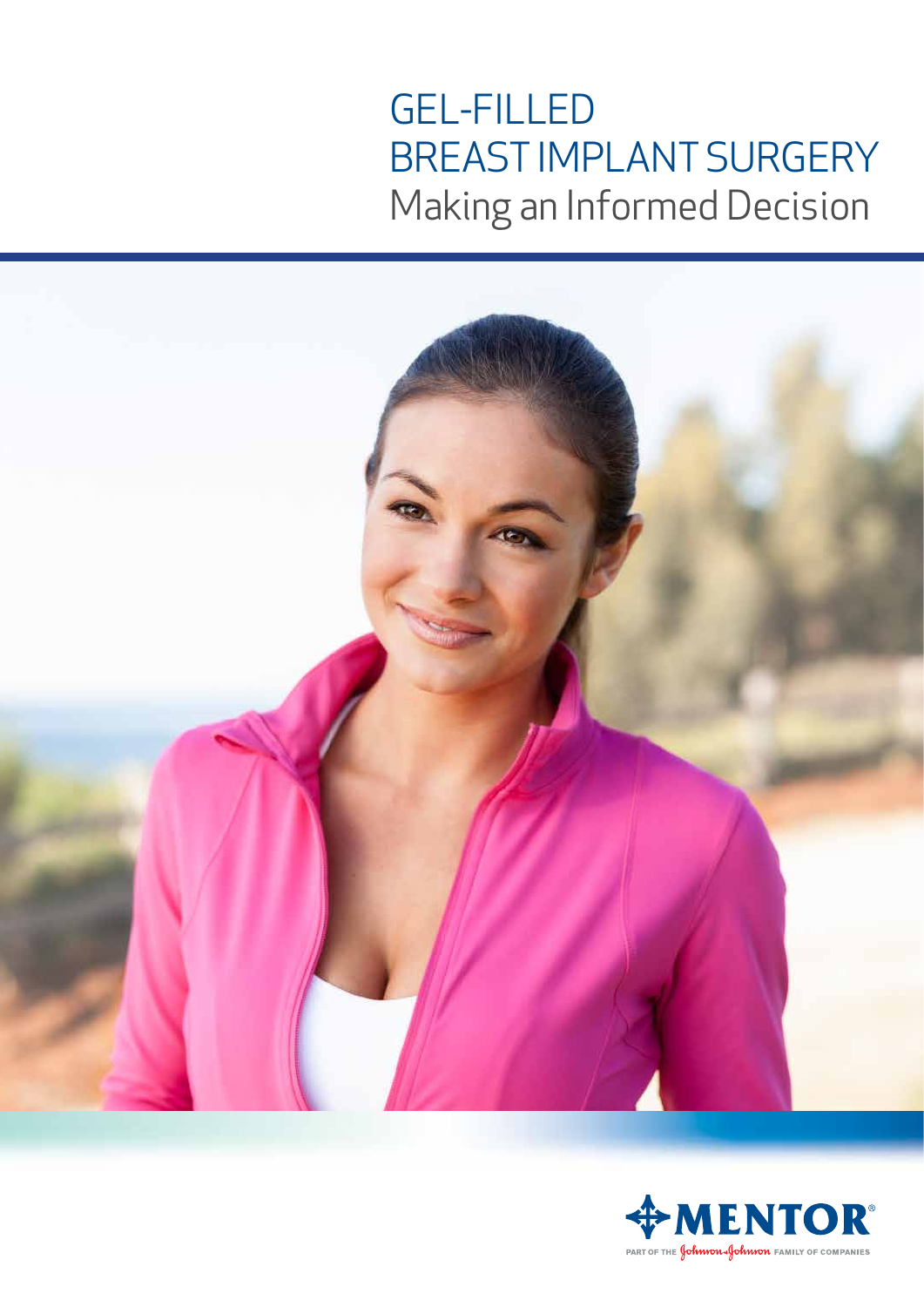## GEL-FILLED BREAST IMPLANT SURGERY Making an Informed Decision Updated September 2013

| 1. INTRODUCTION                                                              | 3              |
|------------------------------------------------------------------------------|----------------|
| Purpose of the Brochure                                                      | 3              |
| What Gives the Breast Its Shape?                                             | 3              |
| What is a Breast Implant?                                                    | 3              |
| What is Silicone?                                                            | 3              |
| Is Silicone Safe?                                                            | 5              |
| The Independent Review Group (IRG)                                           | 3              |
| The Scientific and Technical Options Assessment (STOA) Programme             | 4              |
| The Institute of Medicine (IOM)                                              | 4              |
| 2. DECIDING TO HAVE BREAST IMPLANTS                                          | 4              |
| Reasons for Considering Breast Implants                                      | 4              |
| Reasons Why Breast Implants May Not Be an Option                             | 4              |
| What Types of Silicone Gel-Filled Breast Implants Are Available From Mentor? | 5              |
| Factors to Consider in Breast Implantation                                   | 6              |
| Living With Breast Implants                                                  | 6              |
| Steps to Implantation                                                        | $\overline{7}$ |
| 3. SPECIAL CONSIDERATIONS FOR BREAST AUGMENTATION                            | 8              |
| What Are the Alternatives to Breast Augmentation?                            | 8              |
| Should You Have Breast Augmentation?                                         | 8              |
| Surgical Setting and Anesthesia                                              | 8              |
| Postoperative Care                                                           | 8              |
| What Questions Should You Ask Your Surgeon About Breast Augmentation?        | 9              |
| 4. SPECIAL CONSIDERATIONS FOR BREAST RECONSTRUCTION                          | 9              |
| What Are the Alternatives to Breast Reconstruction?                          | 9              |
| Should You Have Breast Reconstruction?                                       | 9              |
| What Are the Choices in Reconstructive Procedures?                           | 9              |
| Breast Reconstruction With Breast Implants                                   | 10             |
| The Timing of Your Breast Implant Reconstruction                             | 10             |
| Surgical Considerations to Discuss With Your Doctor                          | 10             |
| What Is the Breast Implant Reconstruction Procedure?                         | 10             |
| One-Stage (Immediate or Delayed) Breast Implant Reconstruction               | 10             |
| Two-Stage (Immediate or Delayed) Breast Implant Reconstruction               | 11             |
| Stage 1: Tissue Expansion                                                    | 11             |
| Stage 2: Placing the Breast Implant                                          | 11             |
| Breast Reconstruction Without Implants: Tissue Flap Procedures               | 11             |
| The TRAM Flap (Pedicle or Free)                                              | 12             |
| The Latissimus Dorsi Flap With or Without Breast Implants                    | 12             |
| What Questions Should You Ask Your Surgeon About Breast Reconstruction?      | 13             |
| 5. WHAT ARE CONTRAINDICATIONS, WARNINGS AND PRECAUTIONS TO BE CONSIDERED?    | 13             |
| Surgical practices that are contraindicated in breast implantation           | 13             |
| Safety has not been established in patients with the following conditions    | 13             |
|                                                                              |                |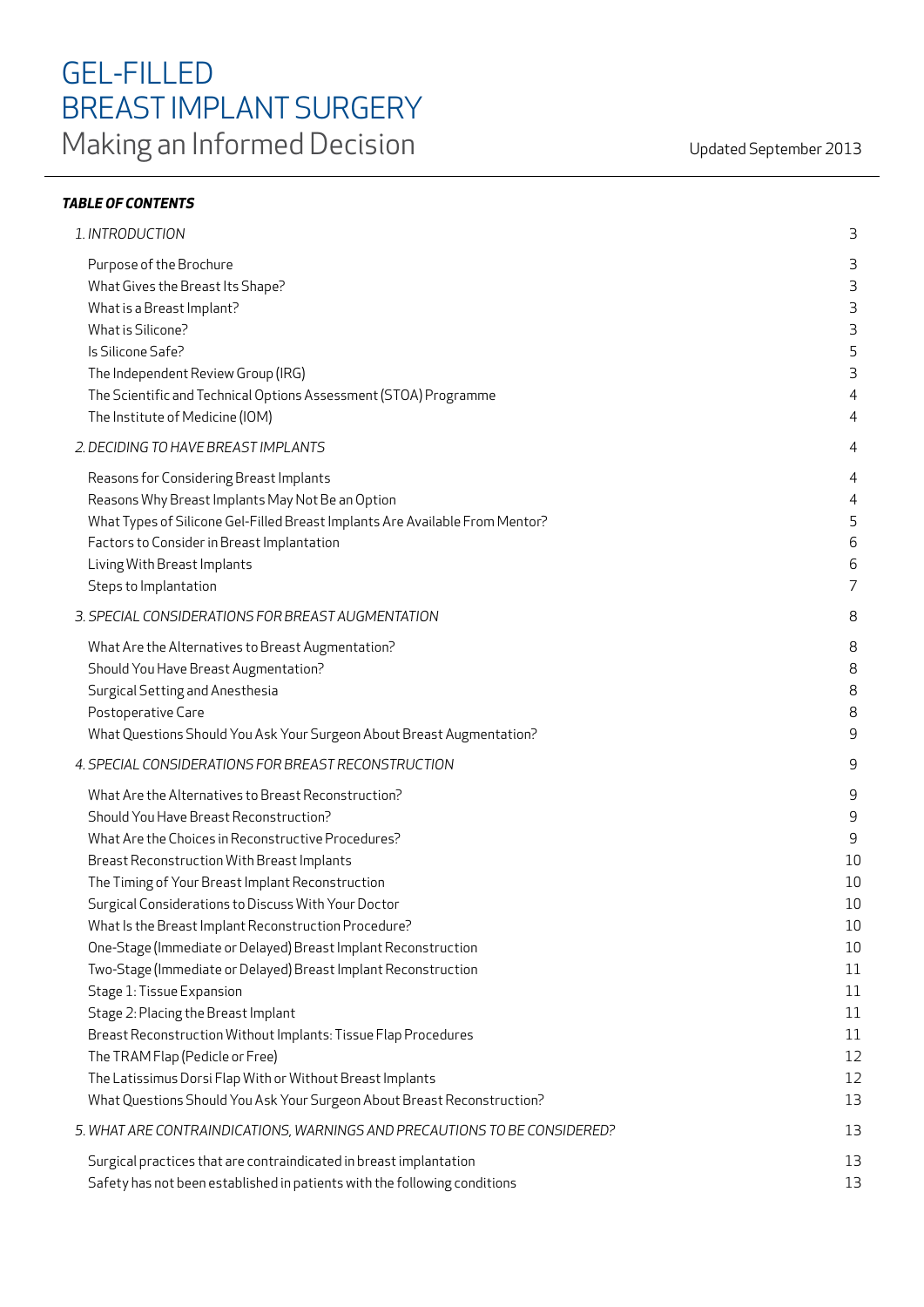| Further considerations                                                       | 14       |
|------------------------------------------------------------------------------|----------|
| Pre-implantation Mammography                                                 | 14       |
| Interference With Mammography                                                | 14       |
| Distinguishing the implant from breast tissue during breast self-examination | 14       |
| Long-Term Effects                                                            | 14       |
| Capsule Procedures                                                           | 14       |
| Radiation Therapy                                                            | 14       |
| <b>MRI</b>                                                                   | 14       |
| 6. WHAT ARE THE BREAST IMPLANT COMPLICATIONS?                                | 14       |
| Deflation/Rupture                                                            | 14       |
| Capsular Contracture                                                         | 15       |
| Pain                                                                         | 15       |
| <b>Additional Surgeries</b>                                                  | 15       |
| Dissatisfaction With Cosmetic Results                                        | 15       |
| Infection                                                                    | 15       |
| Hematoma/Seroma                                                              | 15       |
| Changes in Nipple and Breast Sensation                                       | 15       |
| Breast-Feeding                                                               | 16       |
| Calcium Deposits in the Tissue Around the Implants<br>Delayed Wound Healing  | 16<br>16 |
| Extrusion                                                                    | 16       |
| Necrosis                                                                     | 16       |
| Breast Tissue Atrophy/Chest Wall Deformity                                   | 16       |
| <b>Connective Tissue Disease</b>                                             | 16       |
| Cancer                                                                       | 16       |
| Anaplastic Large Cell Lymphoma                                               | 16       |
| <b>Second Generation Effects</b>                                             | 17       |
| Gel Bleed and Granulomas                                                     | 17       |
| 7. IF YOU EXPERIENCE A PROBLEM, SHOULD YOU CONTACT YOUR DOCTOR?              | 17       |
| 8. ADDITIONAL RECOMMENDATIONS FOR PATIENTS                                   | 17       |
| 9. PROBLEM REPORTING FOR AUSTRALIAN PATIENTS                                 | 17       |
| 10. STATUS/LEGAL POSITION OF BREAST IMPLANTS FOR EUROPEAN PATIENTS           | 17       |
| 11. INFORMATION SOURCES ABOUT BREAST IMPLANTS                                | 18       |
| General Resources About Breast Implants                                      | 18       |
| <b>Breast Reconstruction Resources</b>                                       | 18       |
|                                                                              |          |
| 12. GLOSSARY                                                                 | 19       |
| PATIENT SIGNATURE FORM                                                       | 21       |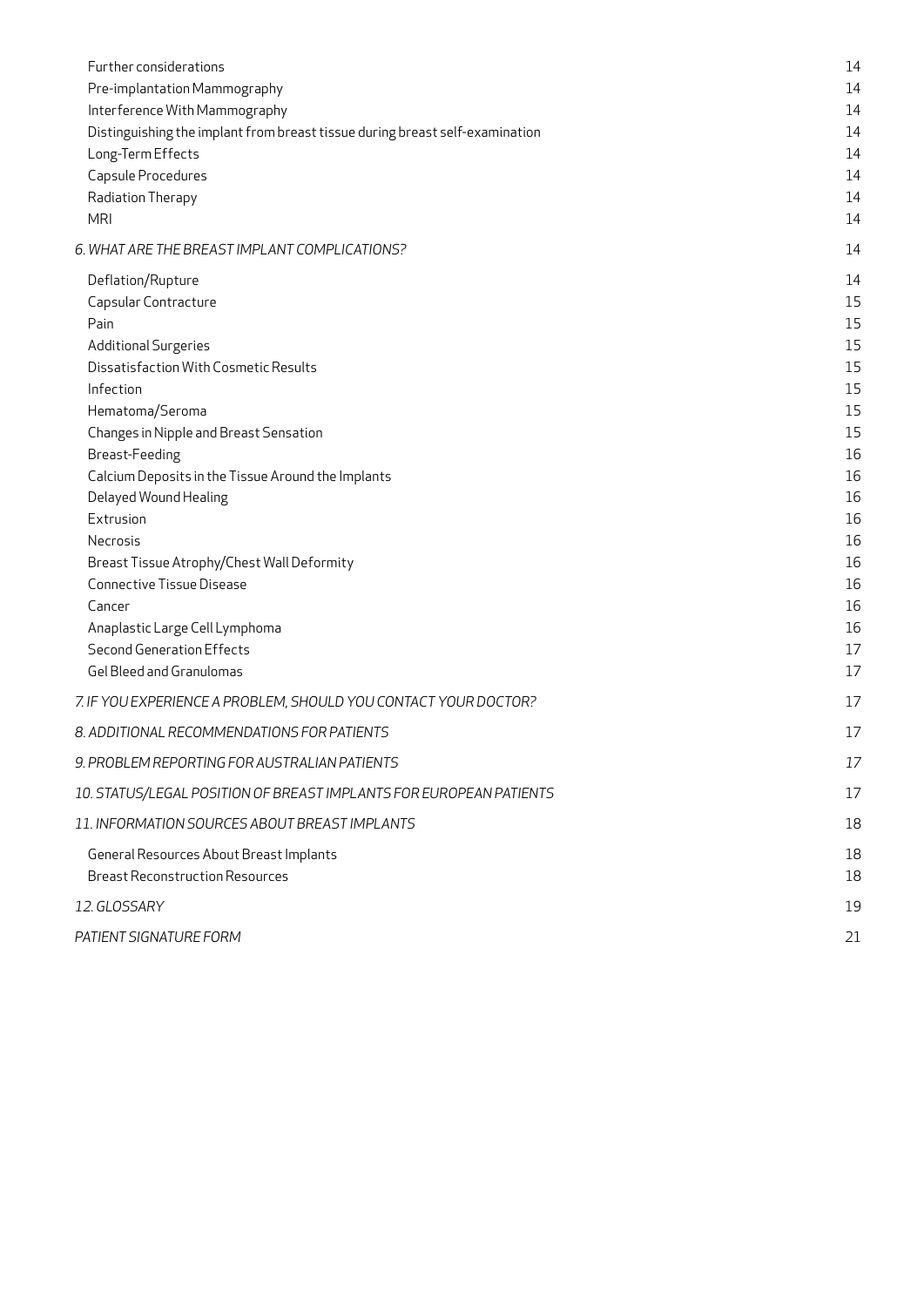## 1. INTRODUCTION

#### **Purpose of the Brochure**

The purpose of this brochure is to assist patients in making informed decisions about breast augmentation and breast reconstruction surgery. This educational brochure is designed to help patients talk with their doctors, as well as provide patients with general information on breast implant surgery and give them specific details about MENTOR® Breast Implants.

#### **What Gives the Breast Its Shape?**

The breast consists of milk ducts and glands, surrounded by fatty tissue that provides its shape and feel. Situated beneath the breast is the pectoralis major muscle or chest muscle. Factors such as pregnancy (when milk glands are temporarily enlarged), rapid weight loss, and the effects of gravity as a woman ages combine to stretch the skin, which may cause the breast to droop or sag.

#### **What is a Breast Implant?**

Currently, there are three main types of breast implants:

- saline-filled breast implants,
- cohesive silicone gel-filled breast implants and
- combination cohesive gel/saline-filled breast implants.

All of these implants consist of silicone elastomer shells, filled with saline (salt water), cohesive silicone gel or both saline and cohesive silicone gel. The surface of the shells may be either textured or smooth.

Saline-Filled Breast Implant Gel-Filled Breast Implant Combination Gel/Saline-Filled Breast Implant

#### **What is Silicone?**

Silicones are polymers made up of silicon, oxygen, carbon and hydrogen. Silicone can come in the form of liquid, gel or solid. There are many uses of silicone, including cosmetics, cures for stomach gas and in many medical devices, such as foldable intraocular lenses, heart pacemakers and tissue expanders.

Silicon is a common chemical element occurring in nature. It is found in sand, rocks and glass.

#### **Is Silicone Safe?**

There have been several prestigious multispecialty panels of scientific experts who have reviewed and studied the available data on silicone breast implants. The following describes the findings of three such panels.

#### *The Independent Review Group (IRG)*

This panel commissioned by the British Minister of Health with experts in many scientific disciplines was charged with reviewing the scientific evidence of the possible health risks associated with silicone breast implants and examining issues related to preoperative patient information. The IRG report released in 1998 made the following conclusions:

- "There is no epidemiological evidence for any link between silicone gel breast implants and any established connective tissue disease. If there is a risk of connective tissue disease, it is too small to be quantified. The IRG cannot justify recommending further epidemiological studies to investigate this hypothesis." For more information on connective tissue disease, please refer to the section on BREAST IMPLANT COMPLICATIONS.
- The overall biological response to silicone is consistent with conventional forms of response to foreign materials, rather than an unusual toxic reaction.
- There is no evidence that children of women with breast implants are at increased risk of connective tissue disease.



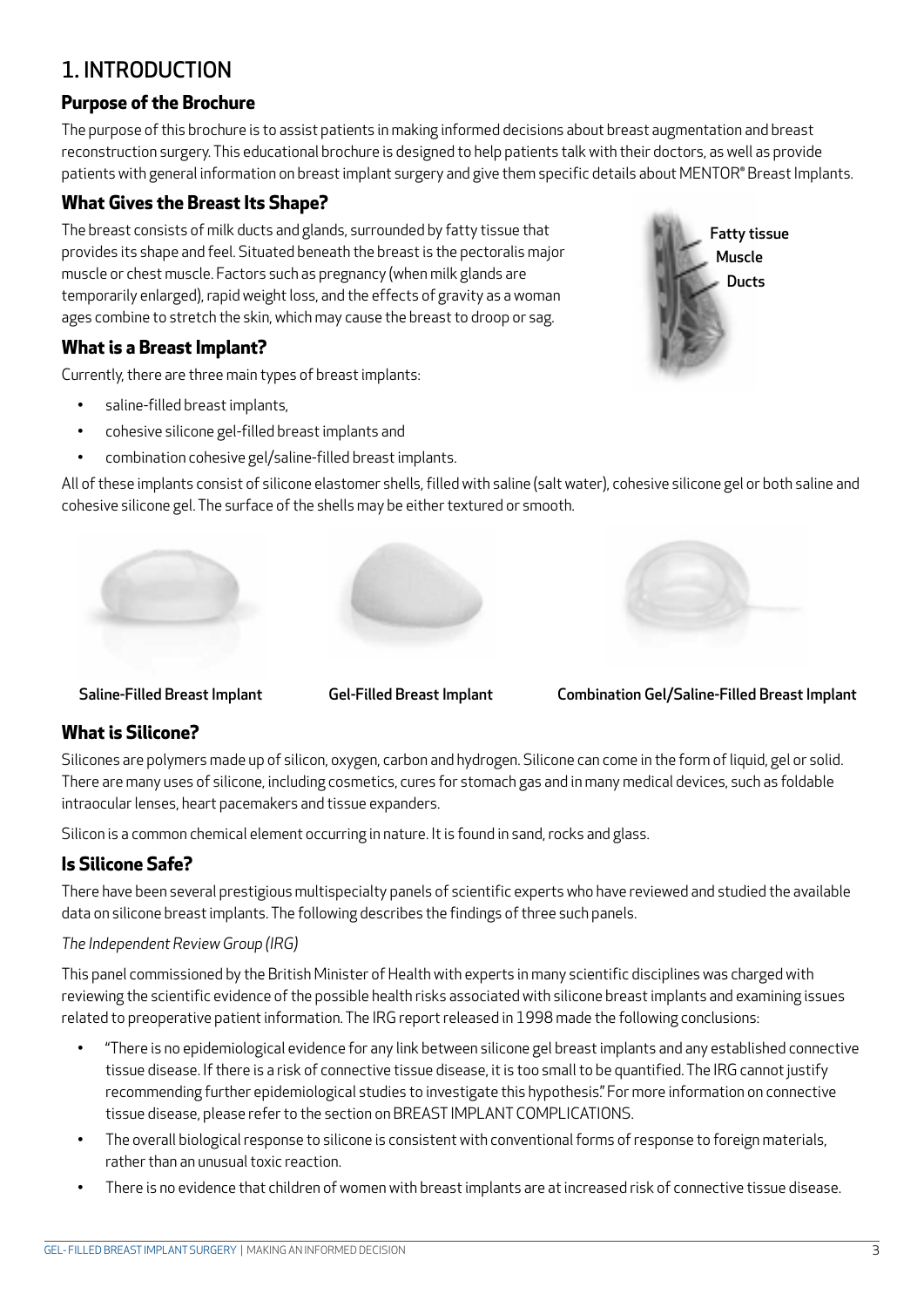#### *The Scientific and Technical Options Assessment (STOA) Programme*

This panel was commissioned by the European Parliament to issue a report on the policy options on silicone gel breast implants based on a comprehensive, unbiased analysis of the scientific literature. The STOA report published in 2000 made the following conclusions:

- "Studies do not point to an association between silicone implants and serious health risks, such as cancer and connective tissue diseases."
- "… studies have concluded that there does not appear to be evidence of harmful effects to infants breast fed by women with silicone breast implants …"

#### *The Institute of Medicine (IOM)*

This panel commissioned by the US Congress with experts in many scientific disciplines was charged with conducting an independent review of past and ongoing research on silicone and other types of breast implants. The IOM report released in 1999 made the following conclusions:

- There is no increased risk of connective tissue disease in women with breast implants. Women with breast implants are no more likely than the rest of the population to develop cancer, immunologic diseases or neurological problems.
- Breast-feeding is safe and beneficial.
- There are no second generation effects on children of women with breast implants.

## 2. DECIDING TO HAVE BREAST IMPLANTS

#### **Reasons for Considering Breast Implants**

*Implants are to be used for the following indications:*

- Breast Augmentation This procedure is performed to increase the size and proportions of a woman's breasts. The European Parliament "recommends that implants in women under 18 years of age should be authorised only on medical grounds."
- Breast Reconstruction This procedure is performed to restore a woman's breast shape after a mastectomy or injury that resulted in either partial or total loss of the breast(s), or to correct a birth defect.
- Replacement or Revision This procedure is performed as replacement or revision surgery for patients with previous augmentation or reconstruction with silicone gel-filled or saline-filled implants.

#### **Reasons Why Breast Implants May Not Be an Option**

*The use of this prosthesis is contraindicated in patients who have any of the following conditions:*

- Pregnancy or nursing mothers.
- Lupus (e.g., SLE and DLE).
- Scleroderma (e.g., progressive systemic sclerosis).
- Currently has a condition that could compromise or complicate wound healing (except reconstruction patients).
- Infection or abscess anywhere in the body.
- Demonstrates tissue characteristics, which are clinically incompatible with implant (e.g., tissue damage resulting from radiation, inadequate tissue, or compromised vascularity).
- Possesses any condition, or is under treatment for any condition which, in the opinion of the consulting physician(s), may constitute an unwarranted surgical risk.
- Anatomic or physiologic abnormality, which could lead to significant postoperative complications.
- A history of sensitivity to foreign materials or repeated attempts and failures at breast augmentation or reconstruction.
- An unwillingness to undergo any further surgery for revision.
- Unrealistic expectations, such as inappropriate attitude or motivation, or a lack of understanding of the risks involved with the surgical procedure and implants.
- Premalignant breast disease without a subcutaneous mastectomy.
- Untreated or inappropriately treated breast malignancy, without mastectomy.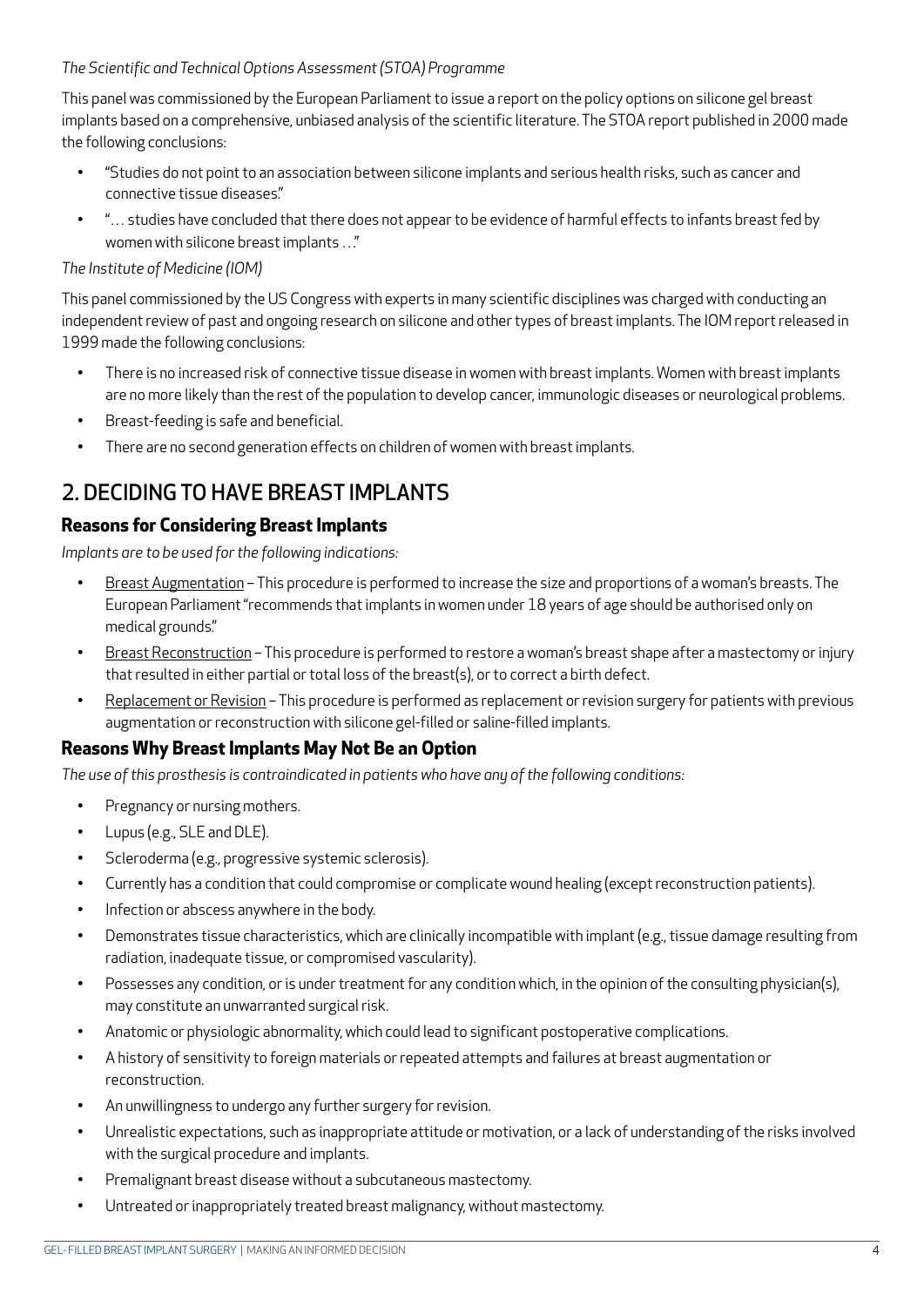#### **What Types of Silicone Gel-Filled Breast Implants Are Available From Mentor?**

All MENTOR® Gel Breast Implants contain silicone gel which is cohesive. The breast implants are offered with three degrees of cohesive filling material: Cohesive I™ (standard), Cohesive II™ (moderate) and Cohesive III™ (high). The implants come in a variety of shapes, surface textures, and sizes. Breast implants are available with either a smooth or textured surface. Mentor has a textured breast implant surface called SILTEX™. Also, implants are available with a single silicone shell filled with cohesive silicone gel or as expander/breast implants with an inner silicone shell filled with saline and an outer silicone shell filled with cohesive silicone gel.

The following is a description of MENTOR® Breast Implant styles. Be sure to familiarize yourself with the different features of breast implants and to discuss the most appropriate type(s) of implants for you with your surgeon.

#### **Gel-Filled Breast Implant Family (fixed volume)**

*Round Styles:*

- Smooth shell surface with Cohesive I™ Gel.
- Low, Moderate, Moderate Plus, High and Ultra High Profiles.
- See example of a MENTOR® Smooth Round Moderate Profile Gel Breast Implant Cohesive I™.



- SILTEX™ Textured Surface with Cohesive I™ and II™ Gel.
- Moderate, Moderate Plus, High and Ultra High Profile with Cohesive I™ Gel and Moderate, Moderate Plus and High Profile with Cohesive II™ gel.
- See example of a SILTEX™ Round Ultra High Profile Gel Breast Implant Cohesive I™.





#### *CONTOUR PROFILE™:*

- SILTEX™ Textured Surface with Cohesive III™ Gel.
- Low, Medium and Tall Heights.
- See example of a SILTEX™ Medium Height CPG™ Gel (CONTOUR PROFILE™ Gel) Breast Implant 321 Cohesive III™, Moderate Projection



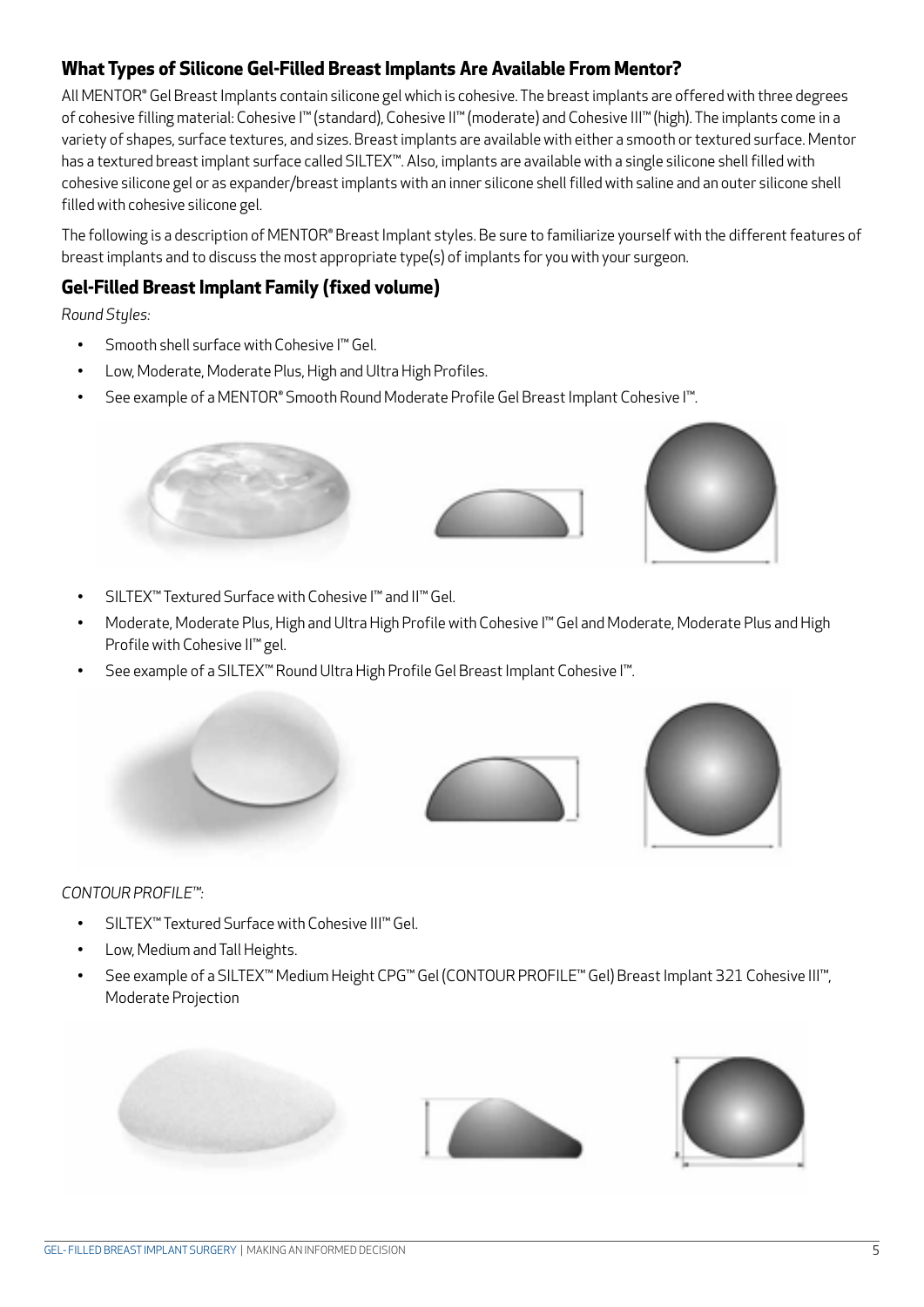#### **BECKER™ Expander/Breast Implant Family (postoperative adjustment of volume):**

- SILTEX™ BECKER™ 25 Expander/Breast Implant Style: SILTEX™ Textured Surface, Round, 25% Cohesive I™ Gel.
- SILTEX™ BECKER™ 50 Expander/Breast Implant Style: SILTEX™ Textured Surface, Round, 50% Cohesive I™ Gel.
- SILTEX™ CONTOUR PROFILE™ BECKER™ 35 Expander/Breast Implant Style: SILTEX™ Textured Surface, CONTOUR PROFILE™, 35% Cohesive II™ Gel.
- See example of a SILTEX™ Round BECKER™ 25 Expander/Breast Implant Cohesive I™.





#### **SPECTRA™ Adjustable Gel Breast Implant Family:**

*Smooth or SILTEX™ Textured Surface with Cohesive I™ Gel.*

- Round style.
- High profile.
- See example of a SILTEX™ SPECTRA™ Adjustable Gel Breast Implant Cohesive I™.





#### **Factors to Consider in Breast Implantation Potential Benefits**

Women choose primary breast augmentation surgery to increase the size and proportion of their breast(s). Women choose primary breast reconstruction surgery to replace breast tissue that has been removed because of cancer or injury, or to replace breast tissue that has failed to develop properly because of a severe breast abnormality. In addition, women choose revision surgery (replacement of an existing breast implant) to correct or improve the result of a primary augmentation or primary reconstruction surgery.

#### **Living With Breast Implants**

- Whether undergoing augmentation or reconstruction, be aware that breast implantation may not be a one time surgery. Additional doctor visits are likely needed and additional surgery(ies) may be needed over the course of a breast implant patient's life.
- Breast implants are not considered lifetime devices. Implant removal with or without replacement may be needed over the course of a breast implant patient's life.
- Although rupture can occur at any time following implantation, a number of studies examining rupture of current generation, single-lumen, CE marked products, round and shaped silicone gel-filled breast implants of various manufacturers over time (using MRI evaluations) have consistently reported similar results indicating the average expected lifetime exceeds 10 years. [With respect to adjustable breast implants, the cumulative incidence of rupture at 5 years (identified by physician exam rather than MRI) for MENTOR® BECKER™ Expander/Breast Implants (double-lumen breast implants) was 6% among 1,428 primary reconstruction patients, 9% among 490 revision reconstruction patients, and 11% among 60 revision augmentation patients (all with follow-up at 5 years).]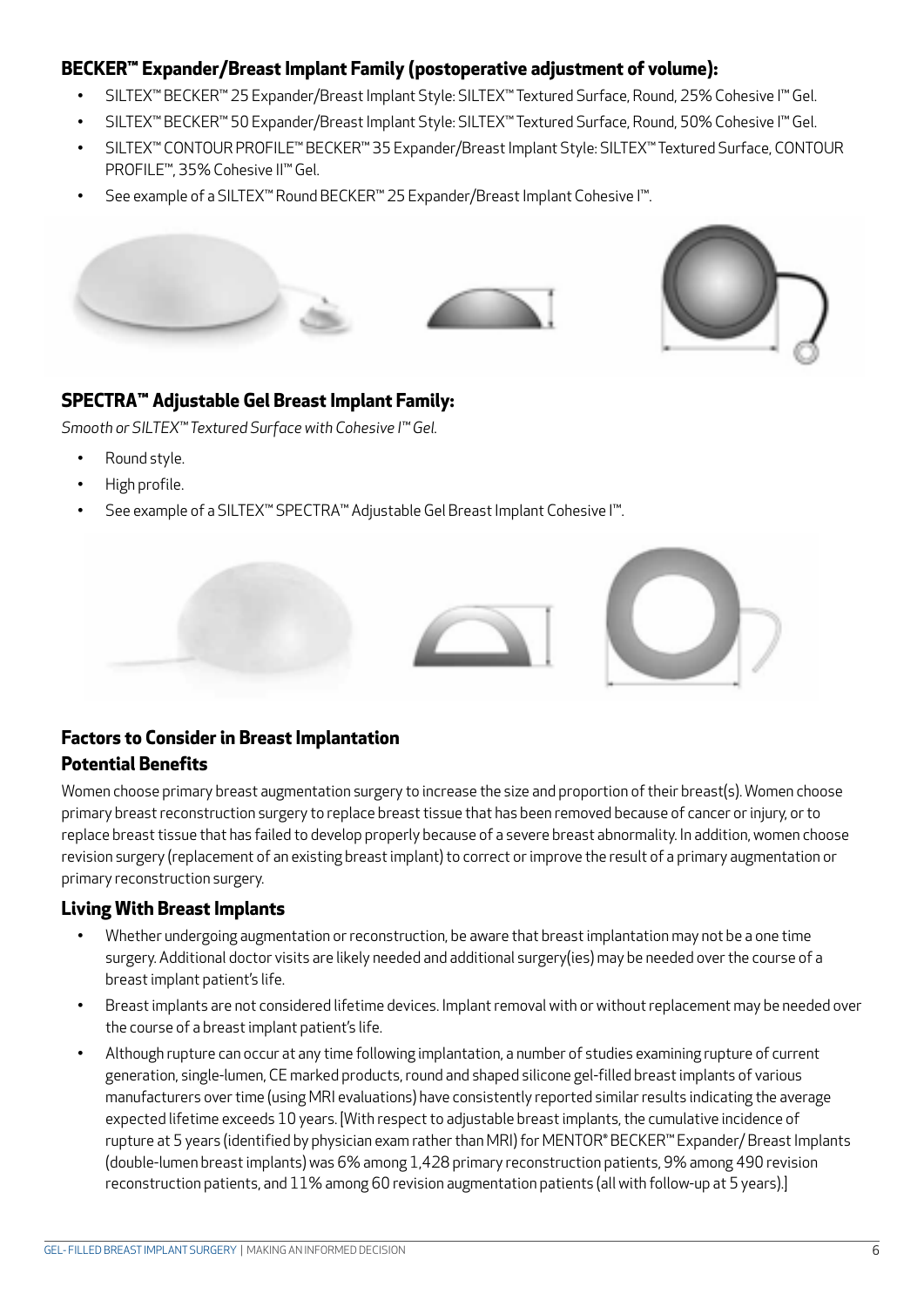- Many of the changes to a patient's breast following implantation are irreversible (cannot be undone). If a patient later chooses to have her implant(s) removed, unacceptable dimpling, puckering, wrinkling, or other cosmetic changes of the breast may be experienced.
- Breast implants may affect a patient's ability to produce a sufficient supply of milk for breast-feeding. Also, breast implants will not prevent a patient's breast from sagging after pregnancy.
- With breast implants, routine screening mammography may be more difficult, and a patient may need to have additional views, which means more time and radiation.

#### **Steps to Implantation**

#### **Choosing a Surgeon**

When choosing a surgeon who is experienced with breast implantation, the following questions should be answered:

- 1. How many breast augmentation or reconstruction implantation procedures does the surgeon perform per year?
- 2. How many years has the surgeon performed breast implantation procedures?
- 3. What is the most common complication the surgeon encounters with breast implantation?
- 4. What is the surgeon's reoperation rate with breast implantation, and what is the most common type of reoperation the surgeon performs?

The following options in breast implant surgery should be understood and discussed with the surgeon:

#### **Implant Size**

Generally, the larger the cup size wanted, the larger the breast implant (measured in cubic centimetres, or cc's) the surgeon will consider implanting. The surgeon will also evaluate the existing tissue to determine if there is enough to cover the breast implant. If a breast implant size too large for the available tissue is desired, the doctor may warn that the breast implant edges may be apparent or visible postoperatively. This may even risk surgical complications. Also, excessively large breast implants may speed up the effects of gravity and result in earlier droop or sag.

#### **Surface Texturing**

SILTEX<sup>™</sup> is the trade name for the surface texturing on MENTOR® Breast Implants. The textured surface was designed to provide a disruptive or rough surface for the body's collagen tissue to interface with the implant. Mentor also offers nontextured or smooth-surfaced implants.

#### **Implant Shape, Projection and Height**

Mentor offers cohesive gel-filled breast implants with a round or contour profile shape. The round implants are available in various projections (low, moderate, moderate plus, high and ultra high profile) and the contour profile shaped implants are available in various heights (low, medium and tall).

#### **Gel Cohesivity Levels**

Mentor's silicone gels are cohesive polymers, not liquids. Although soft and fluid feeling, they act as a unit. Mentor's gels hold together uniformly, while retaining the natural 'give' that resembles actual breast tissue. Mentor's gel breast implants are available in three different levels of cohesivity, however, they are all cohesive.

#### *Cohesive I™*

The standard cohesive level gel used in Mentor's implants. This is Mentor's softest gel.

#### *Cohesive II™*

A slightly firmer gel, for a firmer feeling implant.

#### *Cohesive III™*

Mentor's most cohesive gel, providing shape retention with a pleasing level of firmness.

#### **Palpability**

The following may cause implants to be more palpable (more easily felt): textured implants, larger implants, subglandular placement, and the lack of adequate skin/tissue available to cover the implant.

#### **Implant Placement**

The breast implant can be placed either partially under the pectoralis major muscle (submuscular) or on top of the muscle and under the breast glands (subglandular). The pros and cons of the implant placement should be discussed with the surgeon.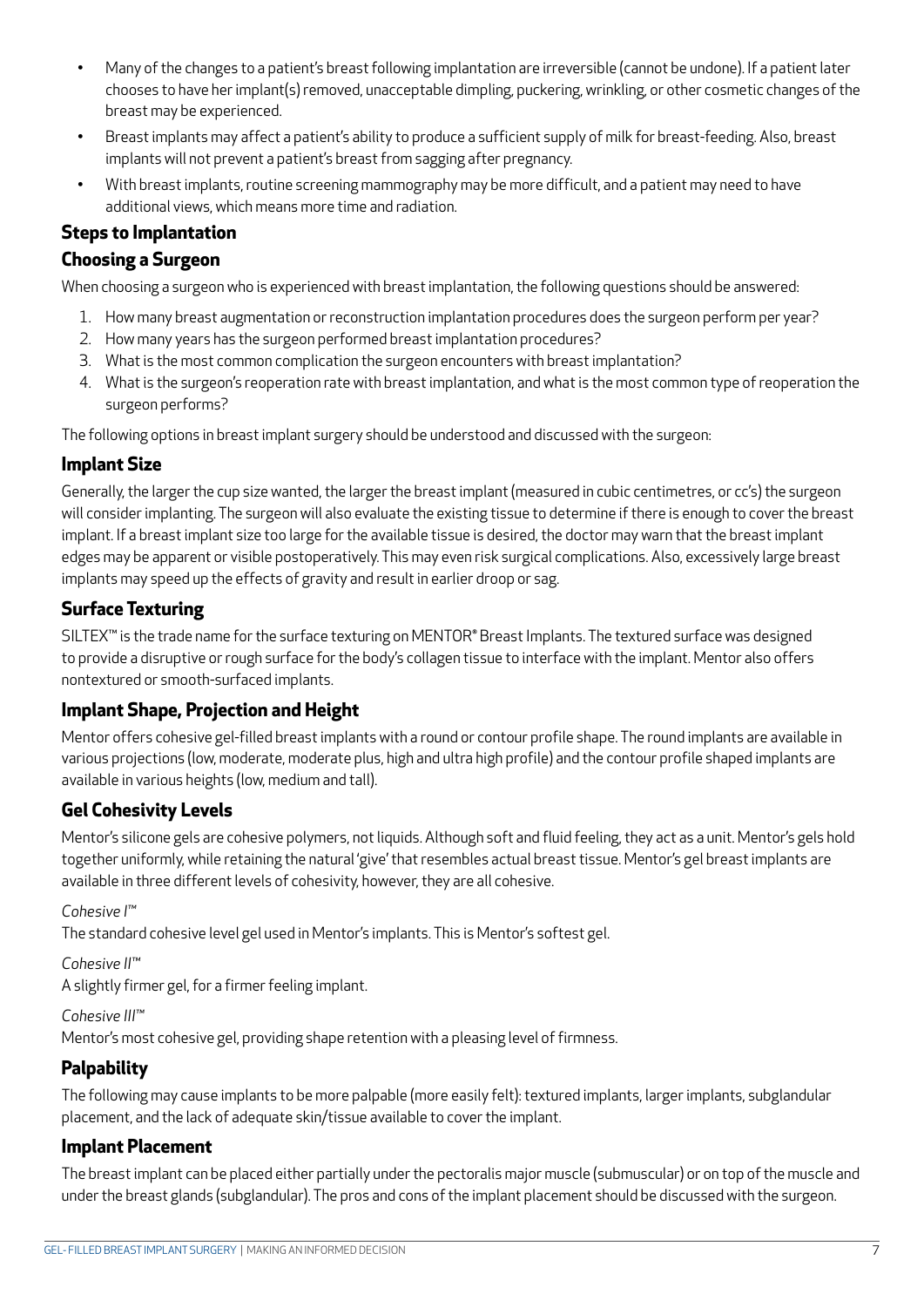GEL- FILLED BREAST IMPLANT SURGERY | MAKING AN INFORMED DECISION 8

The submuscular placement may make surgery and recovery last longer, may be more painful, and may make it more difficult to have some reoperation procedures than the subglandular placement. The possible benefits of this placement are that it may result in less palpable implants and easier imaging of the breast with mammography.

The subglandular placement may make surgery and recovery shorter, may be less painful, and may be easier to access for reoperation than the submuscular placement. However, this placement may result in more palpable implants and more difficult imaging of the breast with mammography.

#### **Incision Sites**

The pros and cons of the incision site should be discussed with the surgeon. There are three common incision sites: under the arm (axillary), around the nipple (periareolar), or within

the breast fold (inframammary). If the incision is made under the arm, the surgeon may use a probe fitted with a miniature camera, along with minimally invasive instruments, to create a "pocket" for the breast implant. A fourth incision site: through the navel (umbilicus) using an endoscopic technique has not been studied and is therefore not recommended.

#### *Axillary*

This incision is less concealed than periareolar and associated with less difficulty than the periareolar incision site when breast-feeding.

#### *Periareolar*

This incision is most concealed, but is associated with a higher likelihood of inability to successfully breast-feed, as compared to the other incision sites.

#### *Inframammary*

This incision is less concealed than periareolar and associated with less difficulty than the periareolar incision site when breast-feeding.

## 3. SPECIAL CONSIDERATIONS FOR BREAST AUGMENTATION

#### **What Are the Alternatives to Breast Augmentation?**

- Accept your breasts as they are.
- Wear a padded bra or external prostheses.

#### **Should You Have Breast Augmentation?**

You may consider consulting your family, friends, breast implant support groups, and counselor(s) to help you in making this decision. You are advised to wait a minimum of two to four weeks after reviewing and considering the information in this brochure before deciding whether to have augmentation surgery.

#### **Surgical Setting and Anesthesia**

Augmentation surgery is usually performed on an outpatient basis, either in a hospital operating room (theater) or surgery center. Generalanesthesia is commonly used, although local anesthesia is also an option. The surgery usually lasts one to two hours. Your surgeon will make an incision and create a pocket for the breast implant. Then, the breast implant will be placed in the pocket and positioned. Finally, the incision will be closed, usually with stitches, and possibly taped.

#### **Postoperative Care**

You will probably feel somewhat tired and sore for several days following the operation, and your breasts may remain swollen and sensitive to physical contact for a month or longer. You may also experience a feeling of tightness in the breast area as your skin adjusts to the new breast size.



Subglandular Submuscular



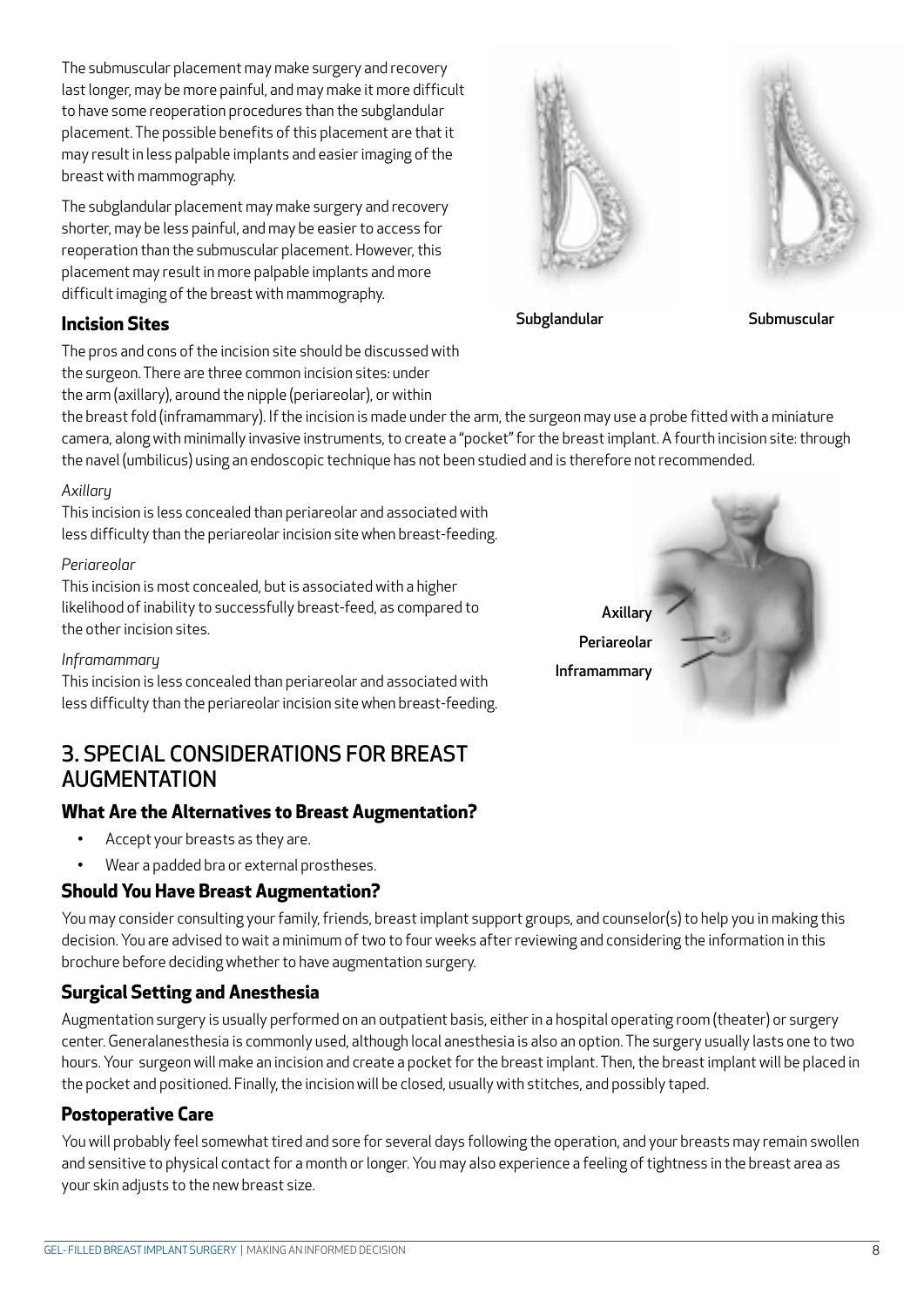Postoperative care may involve the use of a postoperative bra, compression bandage, or sports bra for extra support and positioning while you heal. At your surgeon's recommendation, you will most likely be able to return to work within a few days, although any strenuous activities that could raise your pulse and blood pressure should be avoided for at least a couple of weeks. Your surgeon may also recommend breast massage exercises.

Note: If you experience fever or noticeable swelling and/or redness in your implanted breast(s), you should contact your surgeon immediately.

#### **What Questions Should You Ask Your Surgeon About Breast Augmentation?**

The following list of questions may help to remind you of topics to discuss with your doctor.

- 1. What are the risks and complications associated with having breast implants?
- 2. How many additional operations in my implanted breast(s) can I expect over my lifetime?
- 3. How will my breasts look if I opt to have the implants removed without replacement?
- 4. What shape, size, surface texturing, incision site, and placement site is recommended for me?
- 5. How will my ability to breast-feed be affected?
- 6. How can I expect my implanted breasts to look over time?
- 7. How can I expect my implanted breasts to look after pregnancy? After breast-feeding?
- 8. What are my options if I am dissatisfied with the cosmetic outcome of my implanted breasts?
- 9. What alternate procedures or products are available if I choose not to have breast implants?
- 10. Do you have before and after photos I can look at for each procedure, and what results are reasonable for me?

## 4. SPECIAL CONSIDERATIONS FOR BREAST RECONSTRUCTION

#### **What Are the Alternatives to Breast Reconstruction?**

You may choose not to undergo breast reconstruction. In this case, you may or may not decide to wear an external breast form (prosthesis) inside your bra. Breast forms are available in a variety of shapes, sizes, and materials such as foam, cotton, and silicone. Custom prostheses are also available to match the size and shape of your breast.

#### **Should You Have Breast Reconstruction?**

Whether you decide to have breast reconstruction depends on your own individual case, medical condition, general health, lifestyle, emotional state, and breast size and shape. You may consider consulting your family, friends, breast implant support groups, breast cancer support groups and counselor(s) to help you in making this decision. You are advised to wait a minimum of two to four weeks after reviewing and considering the information in this brochure before deciding whether to have reconstruction surgery.

If you are considering breast reconstruction and do not have a plastic surgeon, ask your general surgeon for a referral for the names of experienced plastic surgeons in your area. Your general surgeon, plastic surgeon, and oncologist should work together to plan your mastectomy and reconstruction procedure to give you the best possible results.

#### **What Are the Choices in Reconstructive Procedures?**

The type of breast reconstruction procedure available to you depends on your medical situation, breast shape and size, general health, lifestyle, and goals. Women with small- or medium-sized breasts are the best candidates for breast reconstruction.

Breast reconstruction can be accomplished by the use of a prosthesis (a breast implant, either silicone gel-filled, saline-filled or a combination gel/saline-filled), your own tissues (a tissue flap), or a combination of the two. A tissue flap is a section of skin, fat and/or muscle which is moved from your stomach, back or other area of your body, to the chest area, and shaped into a new breast.

Whether or not you have reconstruction with or without breast implants, you will probably undergo additional surgeries to improve symmetry and appearance. For example, because the nipple is often removed with the breast tissue in mastectomy, the nipple is often reconstructed by using a skin graft from the opposite breast or by tattooing the area. Nipple reconstruction is usually done as a separate outpatient procedure after the initial reconstruction surgery is complete.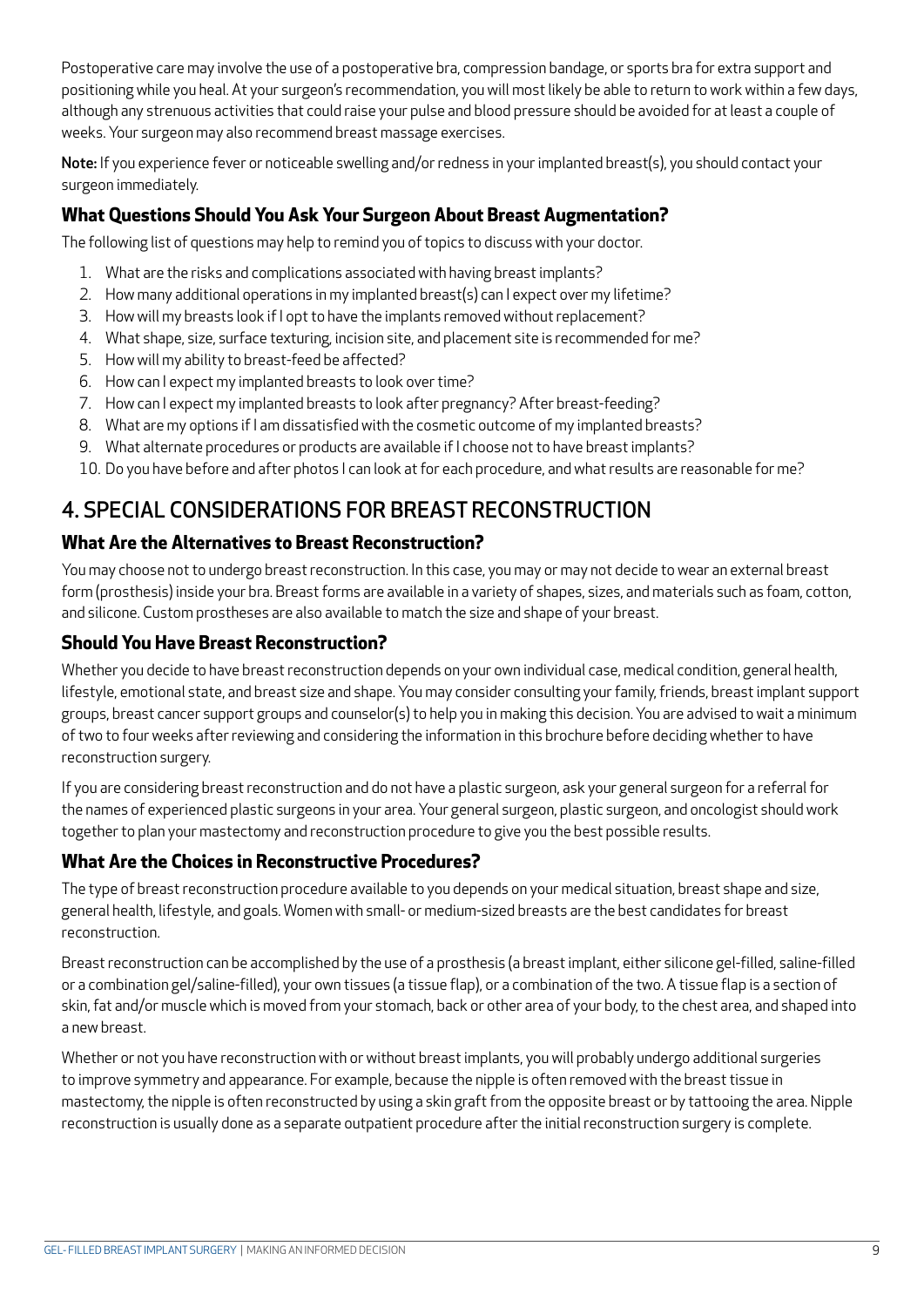#### **Breast Reconstruction With Breast Implants**

Your surgeon will decide whether your health and medical condition makes you an appropriate candidate for breast implant reconstruction. Women with larger breasts may require reconstruction with a combination of a tissue flap and an implant. Your surgeon may recommend breast implantation of the opposite, unaffected breast in order to make your breasts more alike (maximize symmetry) or he/she may suggest breast reduction (reduction mammoplasty) or a breast lift (mastopexy) to improve symmetry. Reduction mammoplasty involves removal of breast tissue and skin. Mastopexy involves removing a strip of skin from under the breast or around the nipple and using it to lift and tighten the skin over the breast. If it is important to you not to alter the unaffected breast, you should discuss this with your surgeon, as it may affect the breast reconstruction methods considered for your case.

#### **The Timing of Your Breast Implant Reconstruction**

The following description applies to reconstruction following mastectomy but similar considerations apply to reconstruction following breast trauma or for reconstruction for congenital defects. The breast reconstruction process may begin at the time of your mastectomy (immediate reconstruction) or weeks to years afterwards (delayed reconstruction). Immediate reconstruction may involve placement of a breast implant, but typically involves placement of a tissue expander, which is eventually replaced with a breast implant or immediate reconstruction may involve placement of an expander/breast implant (BECKER™ Expander/Implant). A BECKER™ Expander/Implant serves as both a tissue expander and a breast implant. It is expanded over time by adding saline through a filling port located beneath the skin. Once the BECKER™ Expander/ Implant has expanded to the desired fullness, the filling port is removed. It is important to know that any type of surgical breast reconstruction may take several steps to complete. Two potential advantages to immediate reconstruction are that your breast reconstruction starts at the time of your mastectomy and that there may be cost savings in combining the mastectomy procedure with the first stage of the reconstruction. However, there may be a higher risk of complications such as rupture with immediate reconstruction, and your initial operative time and recuperative time may be longer.

A potential advantage to delayed reconstruction is that you can delay your reconstruction decision and surgery until other treatments, such as radiation therapy and chemotherapy, are completed. Delayed reconstruction may be advisable if your surgeon anticipates healing problems with your mastectomy, or if you just need more time to consider your options.

There are medical, financial and emotional considerations to choosing immediate versus delayed reconstruction. You should discuss with your surgeon, plastic surgeon, and/or oncologist, the pros and cons of the options available in your individual case.

#### **Surgical Considerations to Discuss With Your Doctor**

Discuss the advantages and disadvantages of the following options with your surgeon and/or your oncologist.

• Immediate Reconstruction

One-stage immediate reconstruction with a breast implant (breast implant only) or with an expander/breast implant (BECKER™ Expander/Implant).

Two-stage immediate reconstruction with a temporary tissue expander followed by delayed reconstruction several months later with a breast implant.

• Delayed Reconstruction One-stage delayed reconstruction using an expander/breast implant (BECKER™ Expander/Implant). Two-stage delayed reconstruction with a temporary tissue expander followed several months later by replacement with a breast implant.

#### **What Is the Breast Implant Reconstruction Procedure?**

#### **One-Stage (Immediate or Delayed) Breast Implant Reconstruction**

Immediate one-stage breast reconstruction may be done at the time of your mastectomy. After the general surgeon removes your breast tissue, the plastic surgeon will then implant a breast implant or an expander/breast implant (BECKER™ Expander/ Implant) that completes the one-stage reconstruction. If a BECKER™ Expander/Implant is used, saline is gradually added over time (up to six months) until the expansion is completed at which time the filling port is removed. The filling port removal is usually done using local anaesthesia at the outpatient or day unit section of the hospital. One-stage delayed breast reconstruction is done several months or years later by placement of a breast implant or a BECKER™ Expander/ Implant.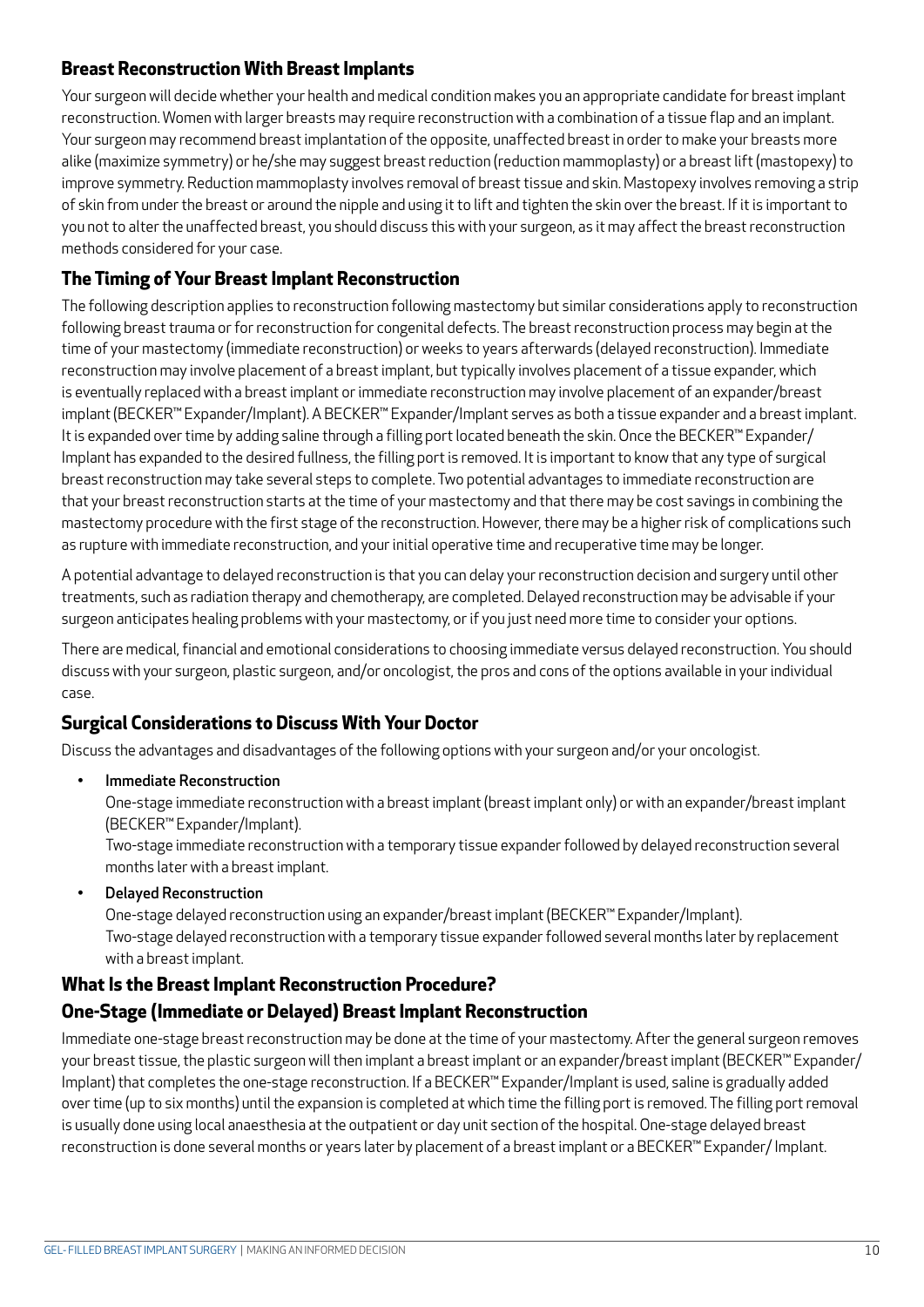#### **Two-Stage (Immediate or Delayed) Breast Implant Reconstruction**

Breast reconstruction with a MENTOR<sup>®</sup> Gel-Filled Breast Implant usually occurs as a two-stage procedure, starting with the placement of a temporary breast tissue expander, which is replaced several months later with a breast implant.

The tissue expander placement may be done immediately, at the time of your mastectomy, or be delayed until months or years later.

The tissue expander may have a filling port or an injection dome that is integral (attached) to the expander shell or an injection dome that is remote (attached to the expander by a fill tube). If an expander with a remote dome is used, the dome is situated under the arm or axilla.

#### **Stage 1: Tissue Expansion**





Mastectomy Scar Expander/Implant with remote injection dome



Tissue expander with integral injection dome



Final result with implant

During a mastectomy, the general surgeon often removes skin as well as breast tissue, leaving the chest tissues flat and tight. To create a breastshaped space for the breast implant, a tissue expander is placed under the remaining chest tissues.

The tissue expander is a balloon-like device made from elastic silicone rubber. It is inserted unfilled, and over time, sterile saline fluid is added by inserting a small needle through the skin to the filling port of the device. As the tissue expander fills, the tissues over the expander begin to stretch, similar to the gradual expansion of a woman's abdomen during pregnancy. The tissue expander creates a new breast-shaped pocket for a breast implant.

Tissue expander placement usually occurs under general anaesthesia in an operating room (theatre). Operative time is generally one to two hours. The procedure may require a brief hospital stay, or be done on an outpatient basis. Typically, you can resume normal daily activity after two to three weeks.

Because the chest skin is usually numb from the mastectomy surgery, it is possible that you may not experience pain from the placement of the tissue expander. However, you may experience feelings of pressure or discomfort after each filling of the expander, which subsides as the tissue expands. Tissue expansion typically lasts four to six months.

#### **Stage 2: Placing the Breast Implant**

After the tissue expander is removed, the breast implant is placed in the pocket. The surgery to replace the tissue expander with a breast implant (implant exchange) is usually done under general anaesthesia in an operating room (theatre). It may require a brief hospital stay or be done on an outpatient basis.

#### **Breast Reconstruction Without Implants: Tissue Flap Procedures**

The breast can be reconstructed by surgically moving a section of skin, fat and muscle from one area of your body to another. The section of tissue may be taken from such areas as your abdomen, upper back, upper hip, or buttocks.

The tissue flap may be left attached to the blood supply and moved to the breast area through a tunnel under the skin (a pedicled flap), or it may be removed completely and reattached to the breast area by microsurgical techniques (a free flap). Operating time is generally longer with free flaps, because of the microsurgical requirements.

Flap surgery requires a hospital stay of several days and generally a longer recovery time than implant reconstruction. Flap surgery also creates scars at the site where the flap was taken and possibly on the reconstructed breast. However, flap surgery has the advantage of being able to replace tissue in the chest area. This may be useful when the chest tissues have been damaged and are not suitable for tissue expansion. Another advantage of flap procedures over implantation is that alteration of the unaffected breast is generally not needed to improve symmetry.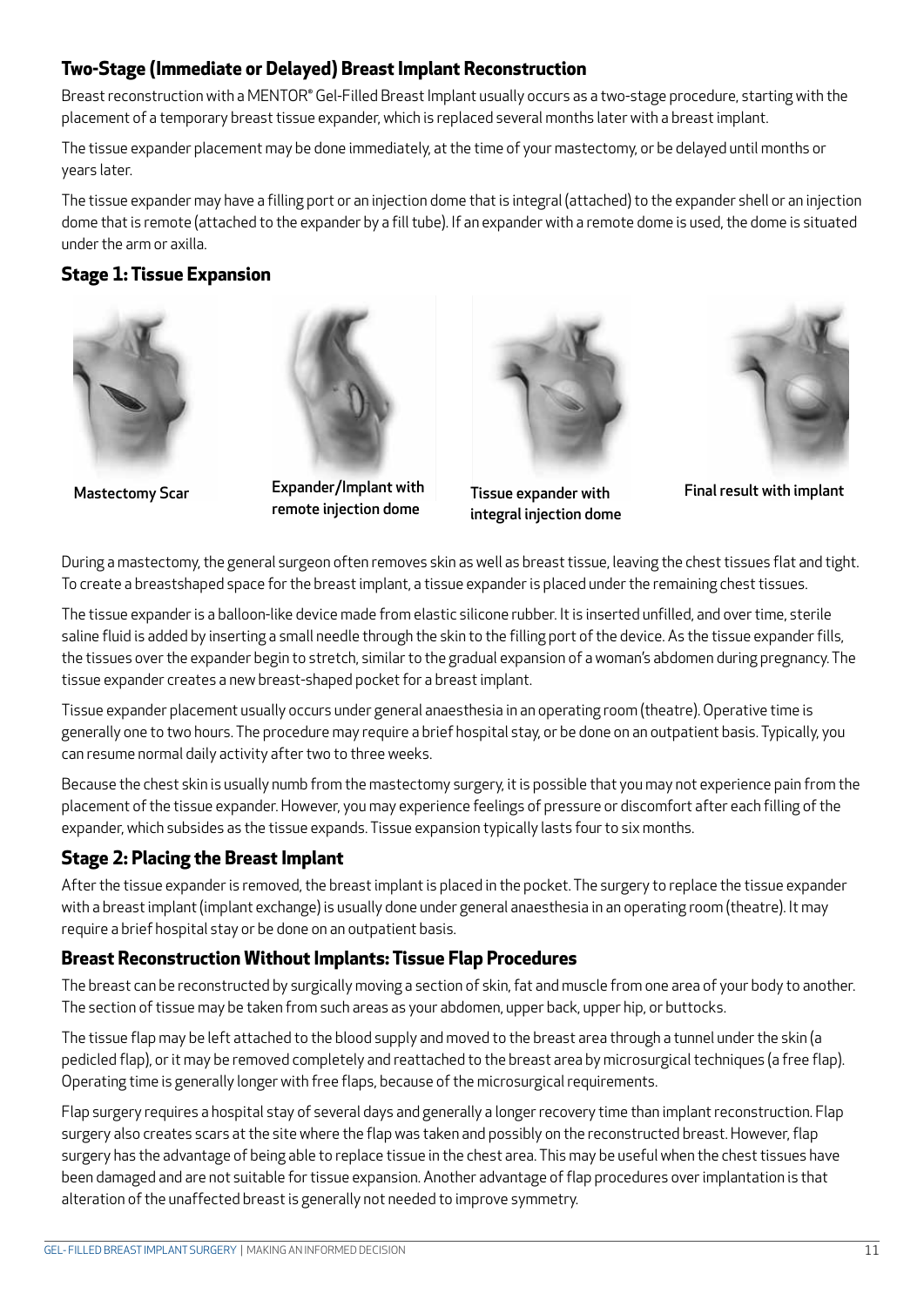The most common types of tissue flaps are the TRAM (Transverse Rectus Abdominus Musculocutaneous flap) (which uses tissue from the abdomen) and the Latissimus Dorsi flap (which uses tissue from the upper back).

It is important for you to be aware that flap surgery, particularly the TRAM flap, is a major operation, and is more extensive than your mastectomy operation. It requires good general health and strong emotional motivation. If you are very overweight, smoke cigarettes, have had previous surgery at the flap site, or have any circulatory problems, you may not be a good candidate for a TRAM flap procedure. Also, if you are very thin, you may not have enough tissue in your abdomen or back to create a breast mound with this method.

#### **The TRAM Flap (Pedicle or Free)**







Step 3: Final Result

Step 1: Mastectomy is performed and the donor site is marked

Step 2: The flap of rectus muscle and tissue is tunnelled to the breast

During a TRAM flap procedure, the surgeon removes a section of tissue from your abdomen and moves it to your chest to reconstruct the breast. The TRAM flap is sometimes referred to as a "tummy tuck" reconstruction, because it may leave the stomach area flatter.

A pedicle TRAM flap procedure typically takes three to six hours of surgery under general anaesthesia; a free TRAM flap procedure generally takes longer. The TRAM procedure may require a blood transfusion. Typically, the hospital stay is two to five days. You can resume normal daily activity after six to eight weeks. Some women, however, report that it takes up to one year to resume a normal lifestyle. You may have temporary orpermanent muscle weakness in the abdominal area. If you are considering pregnancy after your reconstruction, you should discuss this with your surgeon. You will have a large scar on your abdomen and may also have additional scars on your reconstructed breast.

#### **The Latissimus Dorsi Flap With or Without Breast Implants**







A skin flap and muscle are taken from donor site in the back.

The tissue is tunnelled to the astectomy and used to create a breast mound.

An implant can also be used to create the breast mound.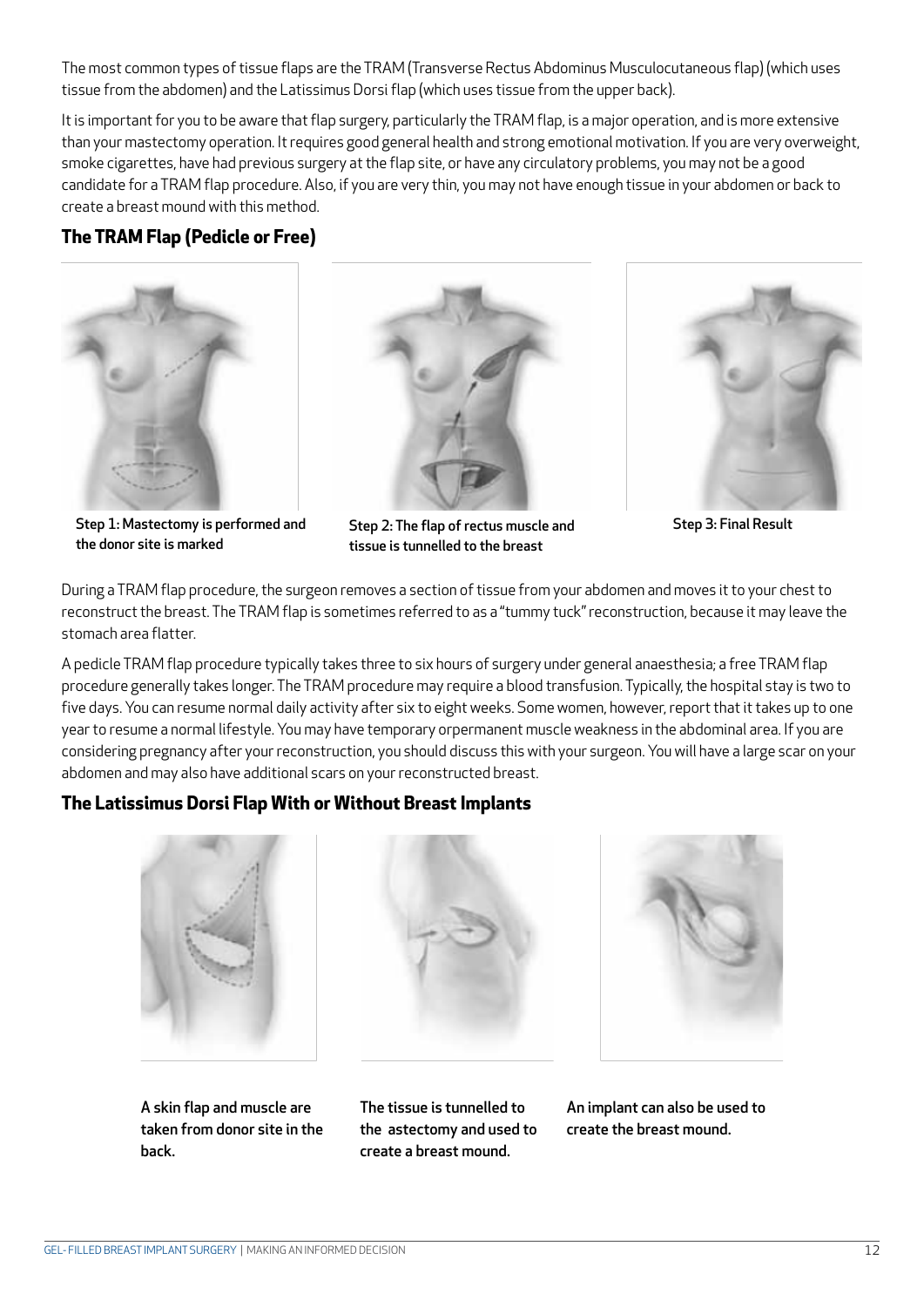During a Latissimus Dorsi flap procedure, the surgeon moves a section of tissue from your back to your chest to reconstruct the breast. Because the Latissimus Dorsi flap is usually thinner and smaller than the TRAM flap, this procedure may be more appropriate for reconstructing a smaller breast.

The Latissimus Dorsi flap procedure typically takes two to four hours of surgery under general anaesthesia. Typically, the hospital stay is two to three days. You can resume daily activity after two to three weeks. You may have some temporary or permanent muscle weakness and difficulty with movement in your back and shoulder. You will have a scar on your back, which can usually be hidden in the bra line. You may also have additional scars on your reconstructed breast.

#### **What Questions Should You Ask Your Surgeon About Breast Reconstruction?**

The following list of questions may help to remind you of topics to discuss with your doctor.

- 1. What are all my options for breast reconstruction?
- 2. What are the risks and complications of each type of breast reconstruction surgery and how common are they?
- 3. What if my cancer recurs or occurs in the other breast?
- 4. Will reconstruction interfere with my cancer treatment?
- 5. How many steps are there in each procedure, and what are they?
- 6. How long will it take to complete my reconstruction?
- 7. How much experience do you have with each procedure?
- 8. Do you have before and after photos I can look at for each procedure, and what results are reasonable for me?
- 9. What will my scars look like?
- 10. What kind of changes in my implanted breast can I expect over time?
- 11. What kind of changes in my implanted breast can I expect with pregnancy?
- 12. What are my options if I am dissatisfied with the cosmetic outcome of my implanted breast?
- 13. Can I talk with other patients about their experiences?
- 14. For staged reconstruction, what is the estimated total cost of each procedure?
- 15. How much pain or discomfort will I feel, and for how long?
- 16. How long will I be in the hospital?
- 17. Will I need blood transfusions, and can I donate my own blood?
- 18. When will I be able to resume my normal activity (or sexual activity, or athletic activity)?

### 5. WHAT ARE CONTRAINDICATIONS, WARNINGS AND PRECAUTIONS TO BE CONSIDERED?

A contraindication is a condition or circumstance that, if present, means a procedure should not be done. MENTOR® Breast Implants are contraindicated in the following circumstances because the risk of undergoing breast augmentation or reconstruction with implants outweighs the benefits:

- Women with active infection anywhere in their bodies,
- Women with existing cancer or precancer of their breast who have not received adequate treatment for those conditions, and in
- Women who are pregnant or nursing.

#### **Surgical practices that are contraindicated in breast implantation:**

- Injection through implant shell.
- Stacking of implants: more than one implant per breast.

#### **Safety has not been established in patients with the following conditions:**

- Autoimmune diseases such as lupus and scleroderma.
- Conditions that interfere with wound healing and blood clotting.
- A weakened immune system (e.g., currently receiving immunosuppressive therapy).
- Reduced blood supply to breast tissue.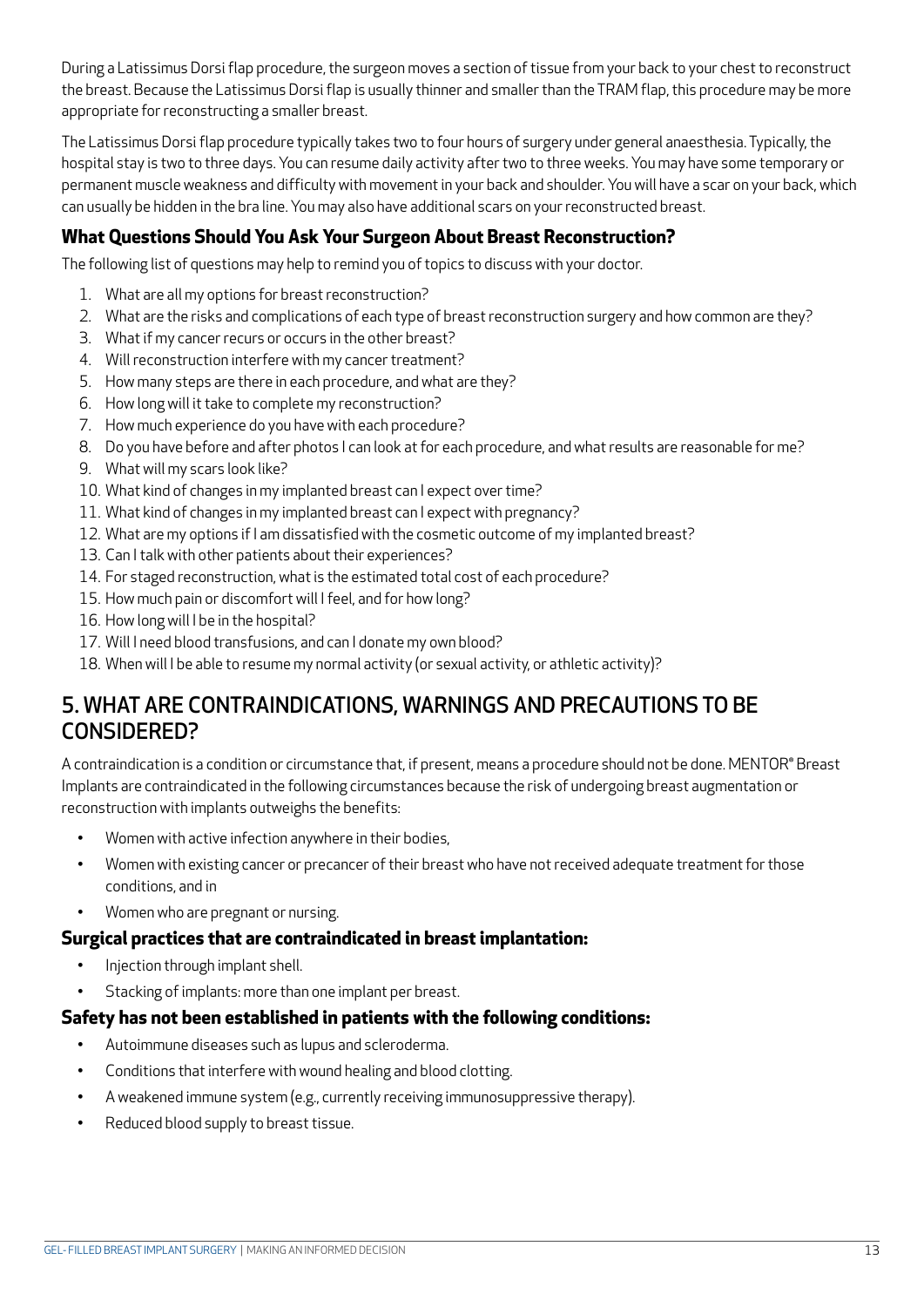#### **Further considerations**

#### **Pre-implantation Mammography**

You may wish to undergo a preoperative mammogram and another one 6 months to one year after implantation to establish a baseline.

#### **Interference With Mammography**

The implant may interfere with finding breast cancer during mammography and also may make it difficult to perform mammography. Therefore, it is essential that you tell your mammography technologist that you have an implant before the procedure. The technologist can use special techniques to minimize the possibility of rupture and to get the best possible views of the breast tissue. Because the breast is squeezed during mammography, it is possible for an implant to rupture during the procedure. More x-ray views are necessary with these special techniques; therefore, women with breast implants will receive more radiation. However, the benefit of the mammogram in finding cancer outweighs the risk of the additional x-rays.

#### **Distinguishing the implant from breast tissue during breast self-examination**

You should perform breast self-examination monthly on your implanted breast. In order to do this effectively, you should ask your surgeon to help you distinguish the implant from your breast tissue. Any new lumps or suspicious lesions (sores) should be evaluated with a biopsy. If a biopsy is performed, care must be taken to avoid puncturing the implant. The presence of breast implants may improve the detection of tumors by selfexam (palpation).

#### **Long-Term Effects**

The long-term safety and effectiveness of breast implants are currently being studied; however, Mentor is monitoring the long-term (i.e., 10 years) risk of implant rupture, reoperation, implant removal, and capsular contracture (hardening of the tissues around the implant). As new data becomes available, Mentor will include this information in the product inserts, which are packaged with the products and sent to the doctors. You should contact your doctor about updated information.

#### **Capsule Procedures**

You should be aware that closed capsulotomy, the practice of forcible squeezing or pressing on the fibrous capsule around the implant to break the scar capsule, is not recommended as this may result in rupture or breakage of the implant.

#### **Radiation Therapy**

You should be aware that testing has not been done to show the effects of radiation therapy on tissues of patients who have breast implants; however, the literature suggests that radiation therapy may increase the likelihood of experiencing capsular contracture. The decision regarding the use of radiation therapy following breast implantation should be made by your surgeon and radiation oncologist.

#### **MRI**

The MRI scan has been determined to be the best way to find out if your implant has ruptured without performing surgery. If you undergo an MRI scan, you will have to lie on your stomach with your breast in a special holder. You will then be placed in the machine, which may be open or may be like going into a tunnel. Some patients experience an uneasiness at being in a closed space. While the machine is taking images of your breast, it will make a noise. In order to have an MRI scan, you should not have had metal devices implanted in your body, or a history of claustrophobia.

## 6. WHAT ARE THE BREAST IMPLANT COMPLICATIONS?

Undergoing any surgical procedure may involve the risk of complications such as the effects of anaesthesia, infection, swelling, redness, bleeding, and pain.

In addition, there are potential complications specific to breast implants. These complications include:

#### **Deflation/Rupture**

When the shell of a gel-filled breast implant breaks, the gel can leak from the implant. BECKER™ Expander/Implants deflate when saline solution leaks either through an unsealed or damaged valve, or through a break in the implant shells. This may be noticed by a change in shape of the implant or it might be unnoticed ("silent" rupture) and detected by mammogram or MRI. Deflation or rupture may occur in the first few months after being implanted or after several years. Causes of deflation or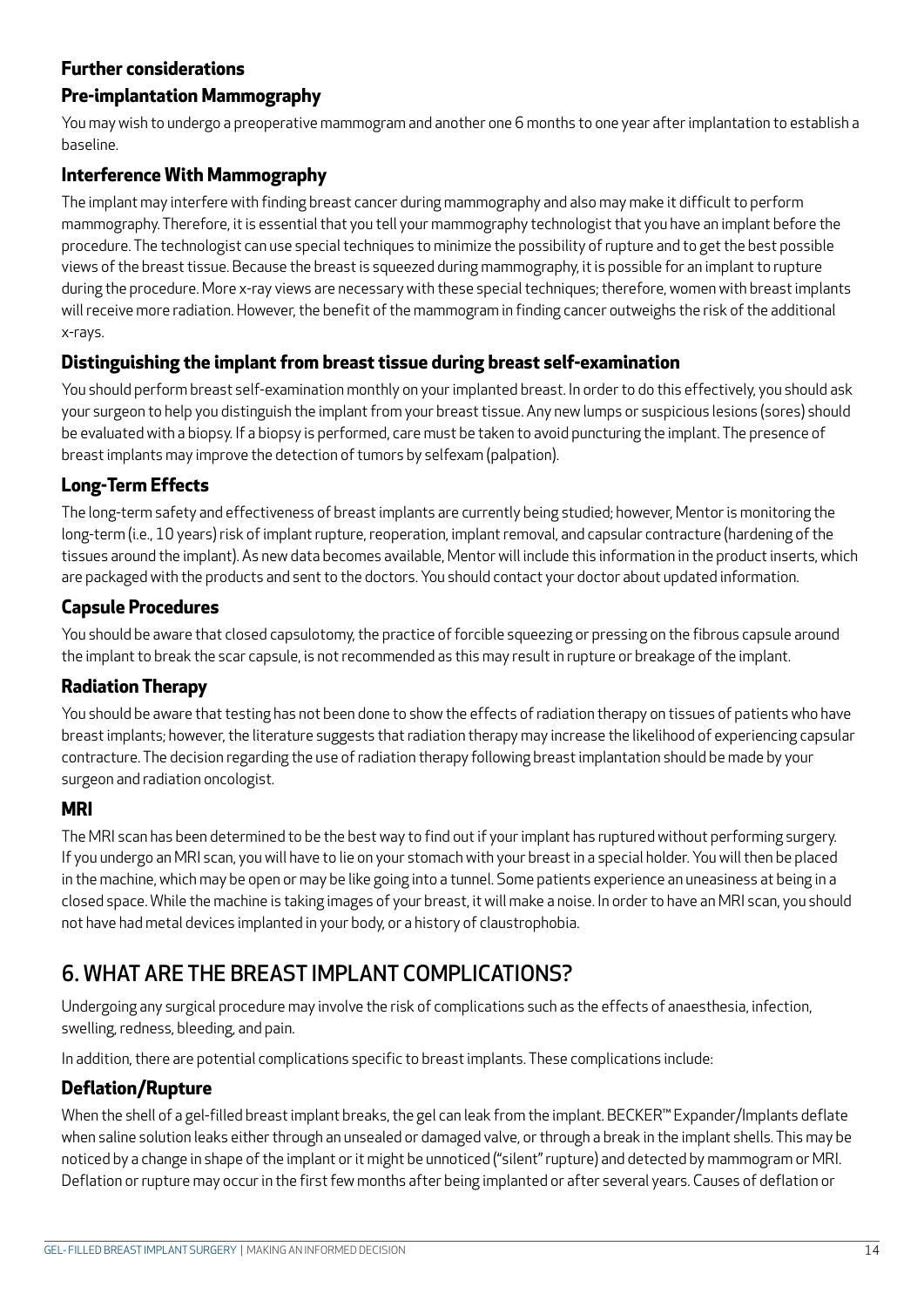rupture include damage by surgical instruments during surgery, overfilling or underfilling of the implant with saline solution, capsular contracture, closed capsulotomy, stresses such as trauma or intense physical manipulation, excessive compression during mammographic imaging, umbilical incision placement, and unknown/unexplained reasons. You should also be aware that the breast implant may wear out over time and deflate/rupture.

Deflated or ruptured implants necessitate additional surgery to remove and to possibly replace the implants.

#### **Capsular Contracture**

The scar tissue or capsule that normally forms around the implant may tighten and squeeze the implant and is called capsular contracture. Capsular contracture is more common following infection, hematoma, and seroma. Symptoms range from firmness and mild discomfort, to pain, distortion, palpability of the implant, and/or displacement of the implant.

Additional surgery is needed in cases where pain and/or firmness is severe. This surgery ranges from removal of the implant capsule tissue to removal and possibly replacement of the implant itself.

Capsular contracture may recur after these additional surgeries.

#### **Pain**

Pain of varying intensity and duration may occur and persist following breast implant surgery. In addition, improper size, placement, surgical technique, or capsular contracture may result in pain associated with nerve entrapment or interference with muscle motion. You should tell your doctor if you experience severe pain.

#### **Additional Surgeries**

Women should understand there is a chance they will need to have additional surgery(ies) at some point to replace or remove the implant. Also, problems such as deflation/rupture, capsular contracture, infection, shifting, and calcium deposits can require removal of the implants. Many women decide to have the implants replaced, but some women do not. Those who do not may have cosmetically unacceptable dimpling and/or puckering of the breast following removal of the implant without implant replacement.

#### **Dissatisfaction With Cosmetic Results**

Dissatisfying results such as wrinkling, asymmetry, implant displacement (shifting), incorrect size, unanticipated shape, implant palpability, scar deformity, hypertrophic (irregular, raised) scarring, and/or sloshing (with implants containing saline) may occur. Careful surgical planning and technique can minimize but not always prevent such results.

#### **Infection**

Infection can occur with any surgery. Most infections resulting from surgery appear within a few days to weeks after the operation. However, infection is possible at any time after surgery. Infections with an implant present are harder to treat than infections in normal body tissues. If an infection does not respond to antibiotics, the implant may have to be removed, and another implant may be placed after the infection is resolved.

In rare instances, Toxic Shock Syndrome has been noted in women after breast implant surgery, and it is a life-threatening condition. Symptoms include sudden fever, vomiting, diarrhea, fainting, dizziness, and/or sunburn-like rash. A doctor should be seen immediately for diagnosis and treatment.

#### **Hematoma/Seroma**

A hematoma is a collection of blood inside a body cavity, and a seroma is a collection of the watery portion of the blood (in this case, around the implant or around the incision). Postoperative hematoma and seroma may contribute to infection and/ or capsular contracture. Swelling, pain, and bruising may result. If a hematoma occurs, it will usually be soon after surgery, however this can also occur at any time after injury to the breast. While the body absorbs small hematomas and seromas, large ones will require the placement of surgical drains for proper healing. A small scar can result from surgical draining. Implant deflation or rupture can occur from surgical draining if damage to the implant occurs during the draining procedure.

#### **Changes in Nipple and Breast Sensation**

Feeling in the nipple and breast can increase or decrease after implant surgery. The range of changes varies from intense sensitivity to no feeling in the nipple or breast following surgery. Changes in feeling can be temporary or permanent and may affect sexual response or the ability to breast-feed.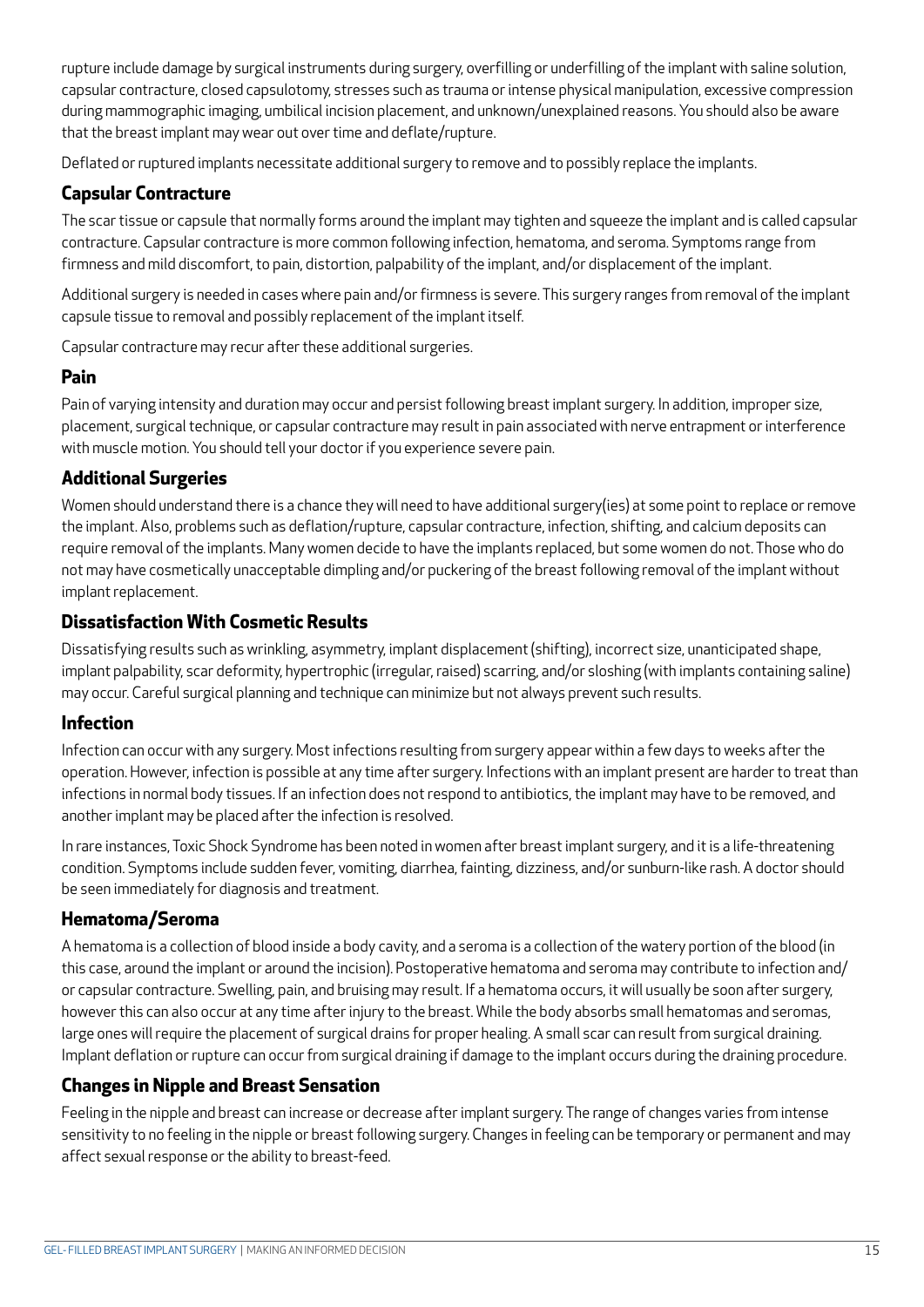#### **Breast-Feeding**

At this time, it is not known if a small amount of silicone may diffuse (pass through) from the silicone gel-filled breast implant shell and may find its way into breast milk. If this occurs, it is not known what effect it may have on the breast-feeding infant. Although there are no current methods for detecting silicone levels in breast milk, a study measuring silicon (one component in silicone) levels did not indicate higher levels in breast milk from women with silicone-filled gel implants when compared to women without implants. The IOM report concluded that mothers with breast implants should attempt breast-feeding due to the benefits to their children. The periareolar incision site may significantly reduce the ability to successfully breast-feed by decreasing the amount of milk produced.

#### **Calcium Deposits in the Tissue Around the Implants**

Deposits of calcium can be seen on mammograms and can be mistaken for possible cancer, resulting in additional surgery to biopsy and/or removal of the implants to distinguish them from cancer.

#### **Delayed Wound Healing**

In some cases, the incision site fails to heal normally.

#### **Extrusion**

Unstable or compromised tissue covering and/or interruption of wound healing may result in extrusion, which is when the breast implant comesthrough the skin.

#### **Necrosis**

Necrosis is the formation of dead tissue around the implant. This may prevent wound healing and require surgical correction and/or implant removal. Permanent scar deformity may occur following necrosis. Factors associated with increased necrosis include infection, use of steroids in the surgical pocket, smoking, chemotherapy/radiation, and excessive heat or cold therapy.

#### **Breast Tissue Atrophy/Chest Wall Deformity**

The pressure of the breast implants may cause the breast tissue to thin and shrink. This can occur while implants are still in place or following implant removal without replacement.

In addition to these common complications, there have been concerns with certain diseases, of which you should be aware:

#### **Connective Tissue Disease**

Concern over the association of breast implants to the development of autoimmune or connective tissue diseases, such as lupus, scleroderma, or rheumatoid arthritis, was raised because of cases reported in the literature in small numbers of women with implants. A review of several large epidemiological studies of women with and without implants indicates that these diseases are no more common in women with implants than in women without implants. However, some women with breast implants believe that their implants caused a connective tissue disease.

#### **Cancer**

Published studies indicate that breast cancer is no more common in women with implants than in those without implants.

#### **Anaplastic Large Cell Lymphoma**

Women with breast implants may have a very small, but increased risk of developing anaplastic large cell lymphoma, or ALCL, in the scar tissue and fluid adjacent to the implant. ALCL is not breast cancer—it is a rare type of non-Hodgkin's lymphoma (cancer of the immune system).

ALCL has been reported globally in patients with an implant history that includes Mentor's and other manufacturer's breast mplants.

Most patients were diagnosed when they sought medical treatment for implant-related symptoms such as pain, lumps, swelling, or asymmetry that developed after their initial surgical sites were fully healed. In the cases reported, ALCL was typically diagnosed years after the implant surgery.

Your physician should consider the possibility of ALCL if, after your surgical site is fully healed, you see changes in the way the area around the implant looks or feels—including swelling or pain around the implant. If ALCL is suspected, your physician will refer you to an appropriate specialist for evaluation which may involve obtaining fluid and tissue samples from around your breast implant. If ALCL is confirmed, your physician will develop an individualized treatment plan for you. Because of the small number of cases worldwide and variety of available treatment options, there is no single defined treatment.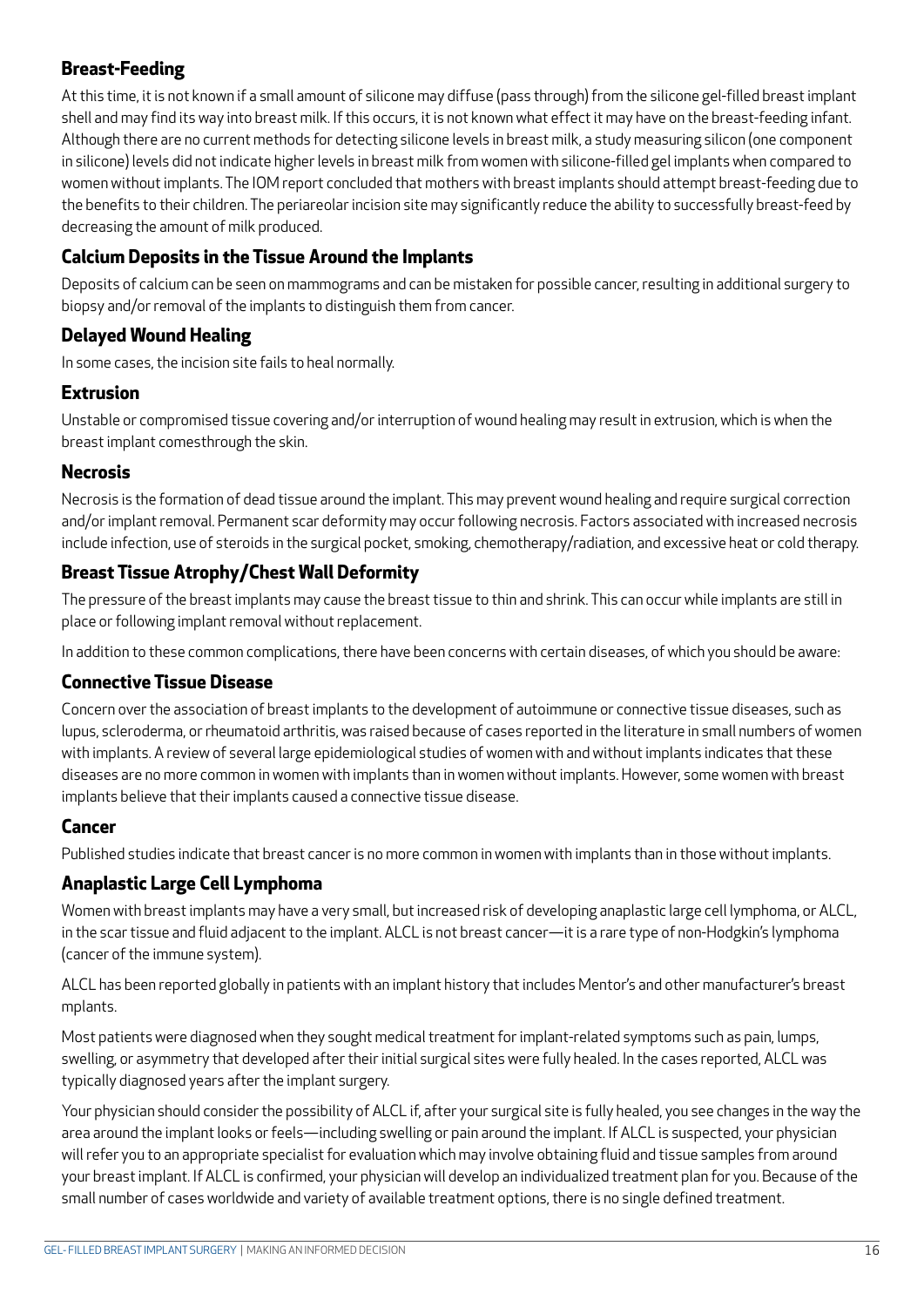If you have breast implants and have no symptoms, you do not need to do anything additional, but you should continue to routinely monitor your breast implants and follow your routine medical care. Removing the implants is not recommended in women with no symptoms without a diagnosis of ALCL.

If you do not currently have breast implants but are considering breast implant surgery, you should discuss the risks and benefits with your healthcare provider. You may also visit the FDA's Breast Implants website for additional information.

For additional and the most up-to-date information, please visit:

www.fda.gov/MedicalDevices/ProductsandMedicalProcedures/ImplantsandProsthetics/BreastImplants/ucm239995.htm.

#### **Second Generation Effects**

There have been concerns raised regarding potential damaging effects on children born of mothers with implants. The IOM report concluded that there are no second generation effects on children of women with breast implants.

#### **Gel Bleed and Granulomas**

The gel in an implant consists of large three-dimensional mesh-like molecules that constitute about 20% of the total weight of the gel. The spaces within these molecules are filled with a mix of medical grade silicone oils. These oils are similar to the materials available in many products including anti-gas medication, available without prescription for infants and adults. A small amount of these oils can bleed through the shell of the implant. The major portion of this oil stays on the implant wall. A smaller amount moves into the scar capsule where it is gradually picked up by certain body cells, called macrophages, the probable mechanism by which it is transported into regional lymph nodes.

It is possible for a granuloma to form around a tiny amount of silicone. Although these lumps are noncancerous, they can be difficult to distinguish from cancerous lumps without being removed (biopsied) and examined.

## 7. IF YOU EXPERIENCE A PROBLEM, SHOULD YOU CONTACT YOUR DOCTOR?

Consult a physician if you suspect any complications with your breast implant(s), in particular in the case of trauma or compression caused, for example, by extreme massaging of the breast region, by some sport activities or by using seat belts.

## 8. ADDITIONAL RECOMMENDATIONS FOR PATIENTS

The following are additional recommendations for patients with breast implants:

- Patients should return to their surgeon for necessary postoperative visits.
- Consult a physician or pharmacist before the use of topical medicines such as steroids in the breast area.
- Continue to consult a physician for routine examinations to detect for breast cancer.
- Inform a physician or surgeon of the presence of an implant if any surgery of the breast area is scheduled.
- Keep the Patient ID Card provided by your surgeon (with the style and lot number of your breast implant[s]) permanently and carry it with you to facilitate medical care in case of emergency (e.g., in case of a road accident).

## 9. PROBLEM REPORTING FOR AUSTRALIAN PATIENTS

For Australian patients, if you experience difficulties with your implant(s), you are encouraged to report those difficulties to the Therapeutic Goods Administration (TGA) via the Device Incident Reporting Scheme. For information contact: Reply Paid 32, Medical Device Incident Report Investigation Scheme, P.O. Box 100, Woden ACT 2606, phone 1800 809 361, email: iris@health.gov.au.

## 10. STATUS/LEGAL POSITION OF BREAST IMPLANTS FOR EUROPEAN PATIENTS

All breast implants sold within the European Community are governed under the Medical Device Directive (93/42/EEC) and are Class III devices according to the Commission Directive 2003/12/EC of 3 February 2003.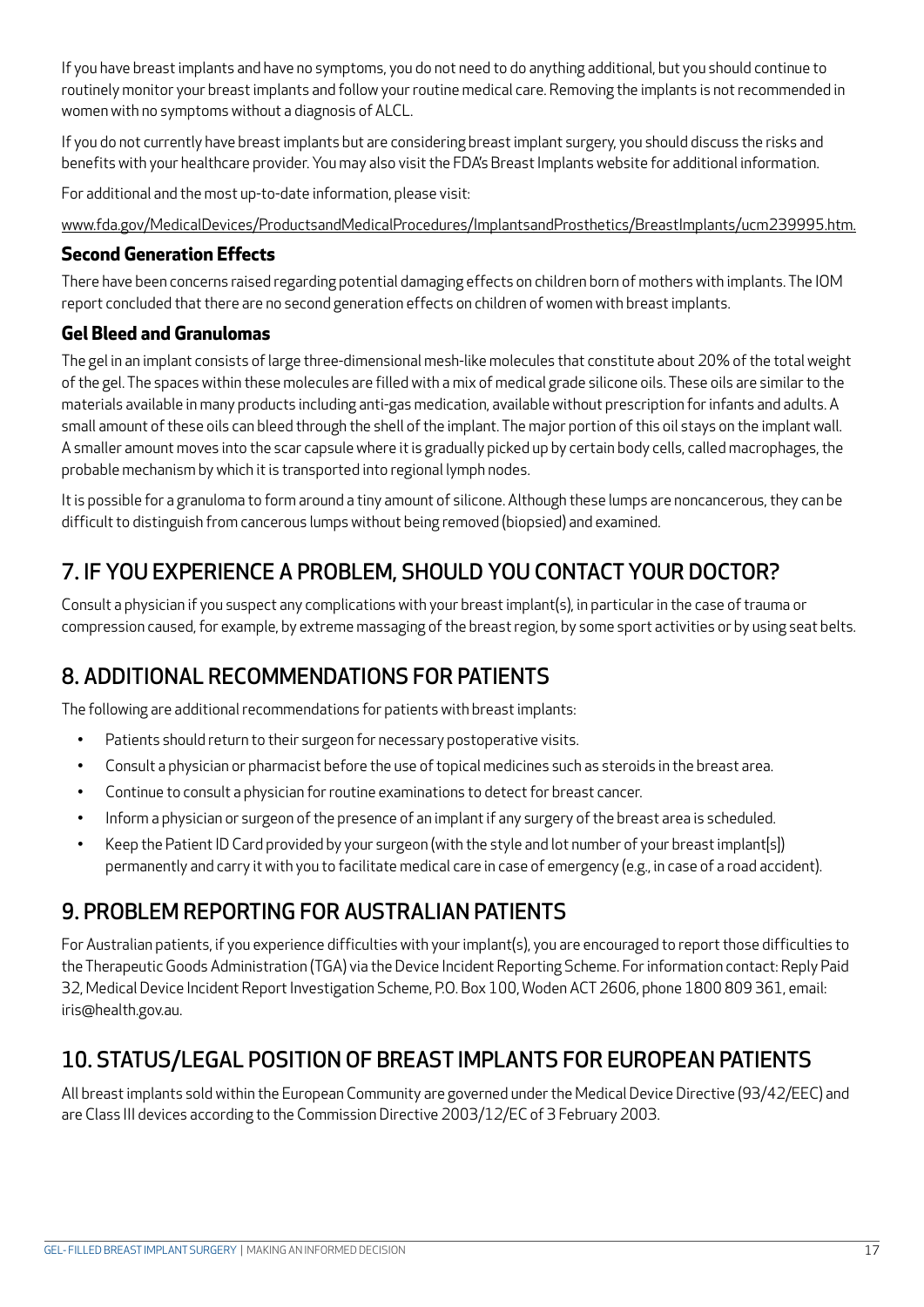## 11. INFORMATION SOURCES ABOUT BREAST IMPLANTS

#### General Resources About Breast Implants

Upon request, you will be provided with a copy of the Directions for Use (package insert). You can request a copy from your surgeon or from Mentor.

| <b>Mentor Worldwide LLC</b>                                     |                                                |
|-----------------------------------------------------------------|------------------------------------------------|
| $(+1-805-879-6000)$                                             | www.mentorwwllc.com                            |
| Institute of Medicine Report on the Safety of Silicone Implants | www.nap.edu/catalog/9618.html                  |
| Independent Review Group Report on Silicone Breast Implant      | www.silicone-review.gov.uk                     |
| National Science Panel Report on Silicone Breast Implants       | www.fjc.gov/BREIMLIT/SCIENCE/summary.htm       |
| <b>US Food and Drug Administration</b>                          |                                                |
| $(+1-301-827-3990)$                                             | www.fda.gov/MedicalDevices/                    |
|                                                                 | ProductsandMedicalProcedures/                  |
|                                                                 | ImplantsandProsthetics/BreastImplants/default. |

#### Breast Reconstruction Resources

The following list of resources may help you to find more information and support for your breast reconstruction decision.

htm

| <b>US Websites</b>                                              |                                                              |
|-----------------------------------------------------------------|--------------------------------------------------------------|
| <b>National Cancer Institute</b>                                | www.cancernet.nci.nih.gov                                    |
| <b>American Cancer Society</b>                                  | www.cancer.org                                               |
| <b>BreastCancer Net</b>                                         | www.breastcancer.net                                         |
| Australian Websites                                             |                                                              |
| <b>Australian Cancer Society</b>                                | www.cancer.org.au/                                           |
| <b>BreastScreen Australia</b>                                   | www.breastscreen.org.au/                                     |
| <b>Plastic Surgery Australia</b>                                | www.plasticsurgery.com.au/                                   |
| European Websites                                               |                                                              |
| <b>British Association of Plastic Surgeons</b>                  | www.baps.co.uk                                               |
| Cancerworld                                                     | www.cancerworld.org/Home.html                                |
| The Netherlands Cancer Institute                                | www.nki.nl                                                   |
| The Dutch Federation for the Cancer Patient                     | www.kankerpatient.nl                                         |
| The Wave (Breast Reconstruction Information)                    | www.ping.be/the-wave/fr/indexfr.htm                          |
| <b>Breast Cancer Information</b>                                | www.murgo.yucom.be/index.htm                                 |
| <b>Breast Cancer Information</b>                                | www.brustkrebs.de/                                           |
| <b>German National Cancer Institute</b>                         | www.dkfz-heidelberg.de/Patienteninfo/pdq-text/<br>breast.htm |
| <b>Breast Cancer Information</b>                                | www.senologia.net                                            |
| <b>Spanish Association Against Cancer</b>                       | www.aecc.es                                                  |
| Spanish Society of Reconstructive and Aesthetic Plastic Surgery | www.cirugia-plastica.org                                     |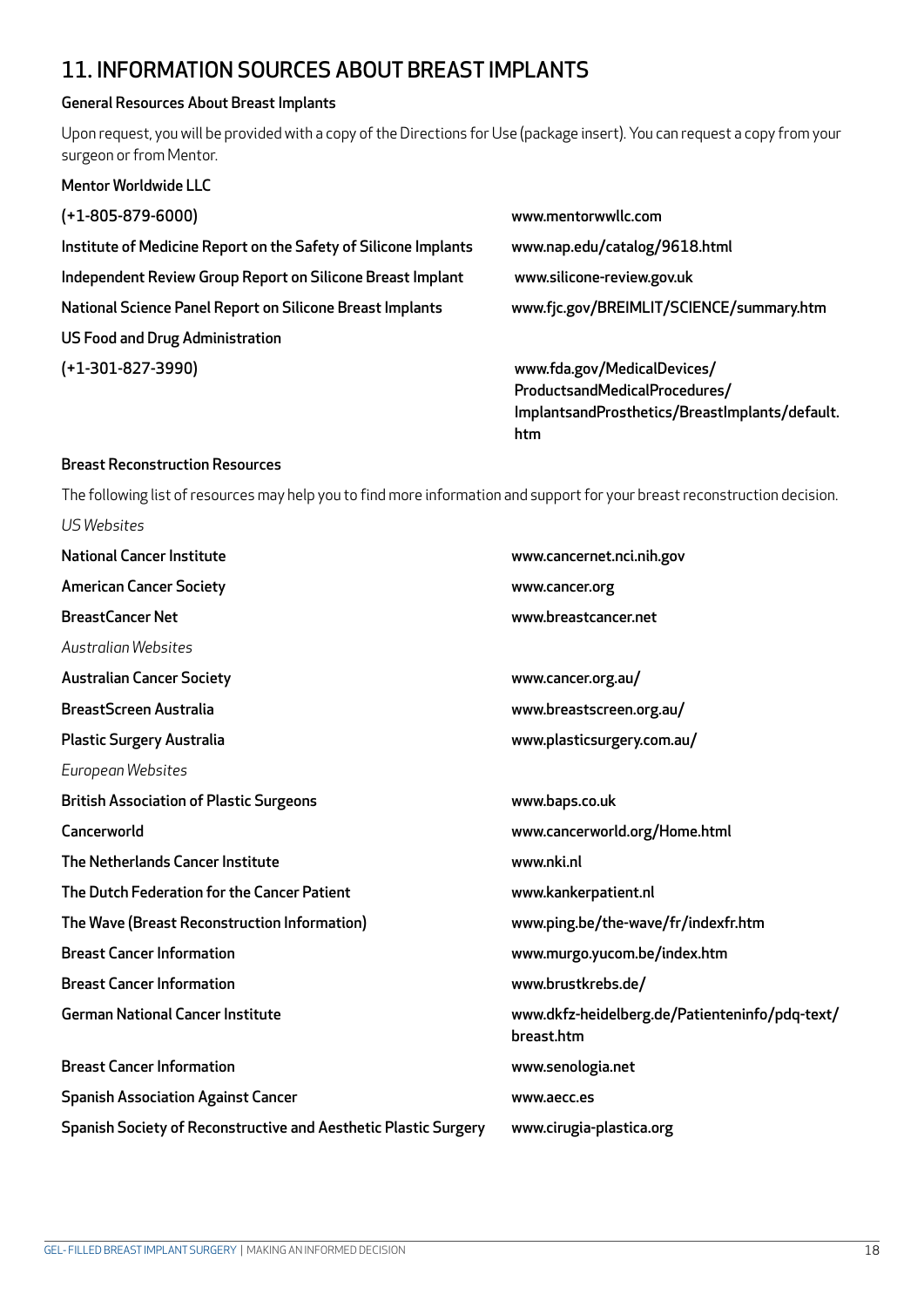## 12. GLOSSARY

ALCL – An aplastic Large Cell Lymphoma – a rare type of non-Hodgkin's lymphoma (cancer of the immune system).

Areola - The pigmented or darker colored area of skin surrounding the nipple of the breast.

Asymmetry - Lack of proportion of shape, size and position between the two breasts.

Autoimmune disease – A disease in which the body mounts an "attack" response to its own tissues or cell types. Normally, the body's immune mechanism is able to distinguish clearly between what is a normal substance and what is foreign. In autoimmune diseases, this system becomes defective and produces antibodies against normal parts of the body, causing tissue injury. Certain diseases such as rheumatoid arthritis and scleroderma are considered to be autoimmune diseases.

Axillary – Pertaining to the armpit area.

Bilateral - Relating to, or affecting, the right and left breast.

Biopsy - The removal and examination of tissue, cells or fluid from the body.

Breast augmentation - A surgical procedure that increases the size and proportions of a woman's breast.

Breast reconstruction - A surgical procedure that restores the natural breast contour and mass following mastectomy, trauma, or injury.

Capsular contracture - A tightening of the scar tissue surrounding an implant, resulting in firmness or hardening of the breast.

Capsulectomy – Surgical removal of the capsule (scar tissue).

Capsulotomy (closed) – A breakage in the capsule (scar tissue) by massage or compression on the outside of the breast.

Capsulotomy (open) – Incision or opening in the capsule (scar tissue) made by an open surgical approach.

Carcinoma – A malignant (cancerous) tumor.

Congenital anomaly – A deviation from a normal body part, existing at or dating from birth.

Connective tissue disease - A disease or group of diseases affecting connective tissue. The cause of these diseases is unknown. The diseases are grouped together on the basis of clinical signs, symptoms, and laboratory abnormalities.

Deflation/rupture - Leakage of saline solution from the implant, often due to a valve leak or a tear or cut in the implant shell, with partial or complete collapse of the implant.

Delayed reconstruction – Breast reconstruction that takes place weeks, months, or years after a mastectomy.

Displacement – Movement from the usual or proper place.

Epidemiological – Relating to the incidence, distribution and control of disease in a population.

Extrusion - The pressing out of the implant through the surgical wound.

Fibrous tissues - Connective tissues composed mostly of fibers.

Flap – A portion of tissue (which may include muscle, fat and skin) with its blood supply moved from one part of the body to another.

Hematoma – A mass or swelling containing blood.

Immune response – A bodily response to the presence of a foreign substance.

Inframammary – Below the breast.

Inframammary fold/incision – An incision made in the fold below the breast.

Inpatient surgery – A surgical procedure in which the patient is required to stay overnight in the hospital.

Latissimus dorsi - Two triangular muscles running from the spinal column to the shoulder.

Mammaplasty – Plastic surgery of the breast.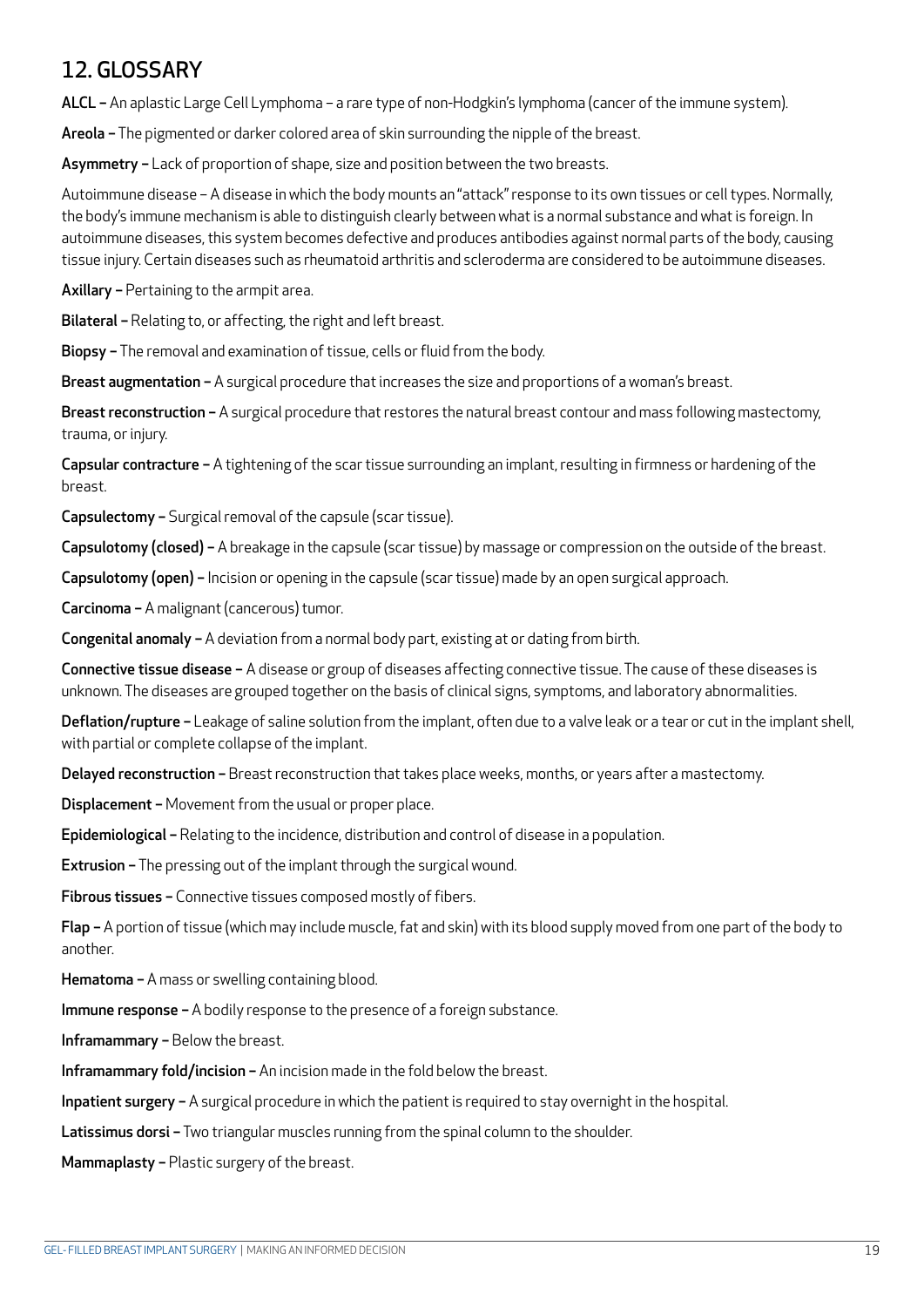Mammary – Pertaining to the breast.

Mammography - X-ray examination of the breasts (as for early detection of cancer).

Mastectomy - The removal of breast tissue due to the presence of a cancerous or precancerous growth.

Mastopexy - Plastic surgery to move sagging breasts into a more elevated position.

Modified radical mastectomy - Surgical removal of the entire breast including the nipple, areola, and overlying skin, as well as the lymphaticbearing tissue in the axilla.

Necrosis - Death of living tissue.

Oncologist – A doctor specializing in the study of tumors.

Outpatient surgery - A surgical procedure in which the patient is not required to stay in the hospital overnight.

Palpability - Capability of being touched or felt.

Palpate/palpability - To feel with the hand.

Pectoralis – Major muscle of the chest.

Plastic surgery - Surgery intended to repair, restore, or improve the body following trauma, injury, or illness.

Prosthesis – Any artificial device used to replace or represent a body part.

Ptosis - Breast sagging that is usually the result of normal ageing, pregnancy, or weight loss.

Radical mastectomy - Surgical removal of the entire breast including the nipple, areola, and overlying skin, as well as the pectoral muscles, lymphatic-bearing tissue in the axilla, and various other neighboring tissue.

Rectus abdominus - A long, flat muscle extending the whole length of the front of the abdomen (stomach).

Saline - A solution that is made up of water and a small amount of salt. Approximately 70% of an adult's body weight consists of this saltwater solution.

Seroma – Accumulation of fluid in tissue.

Serratus - Muscle located beneath the chest's pectoralis major and minor muscles and the rib cage.

Silicone elastomer - A type of silicone that has elastic properties similar to rubber.

Subcutaneous mastectomy - Surgical removal of the breast tissues, but sparing the skin, nipple, and areola.

Subglandular placement – Placement underneath the mammary gland and on top of the chest muscle.

Submuscular placement - Placement wholly or partially underneath the pectoralis major (chest) muscle.

Surgical incision – A cut or wound of body tissue made during surgery.

Tissue expander – An adjustable implant that can be inflated with saltwater to stretch the tissue at the mastectomy site to create a new tissue flap for implantation of the breast implant.

Total mastectomy - Surgical removal of the breast including the nipple, areola, and most of the overlying skin.

Transaxillary incision – An incision made across the long axis of the armpit.

Umbilical – Relating to the navel.

Unilateral – Affecting only one side.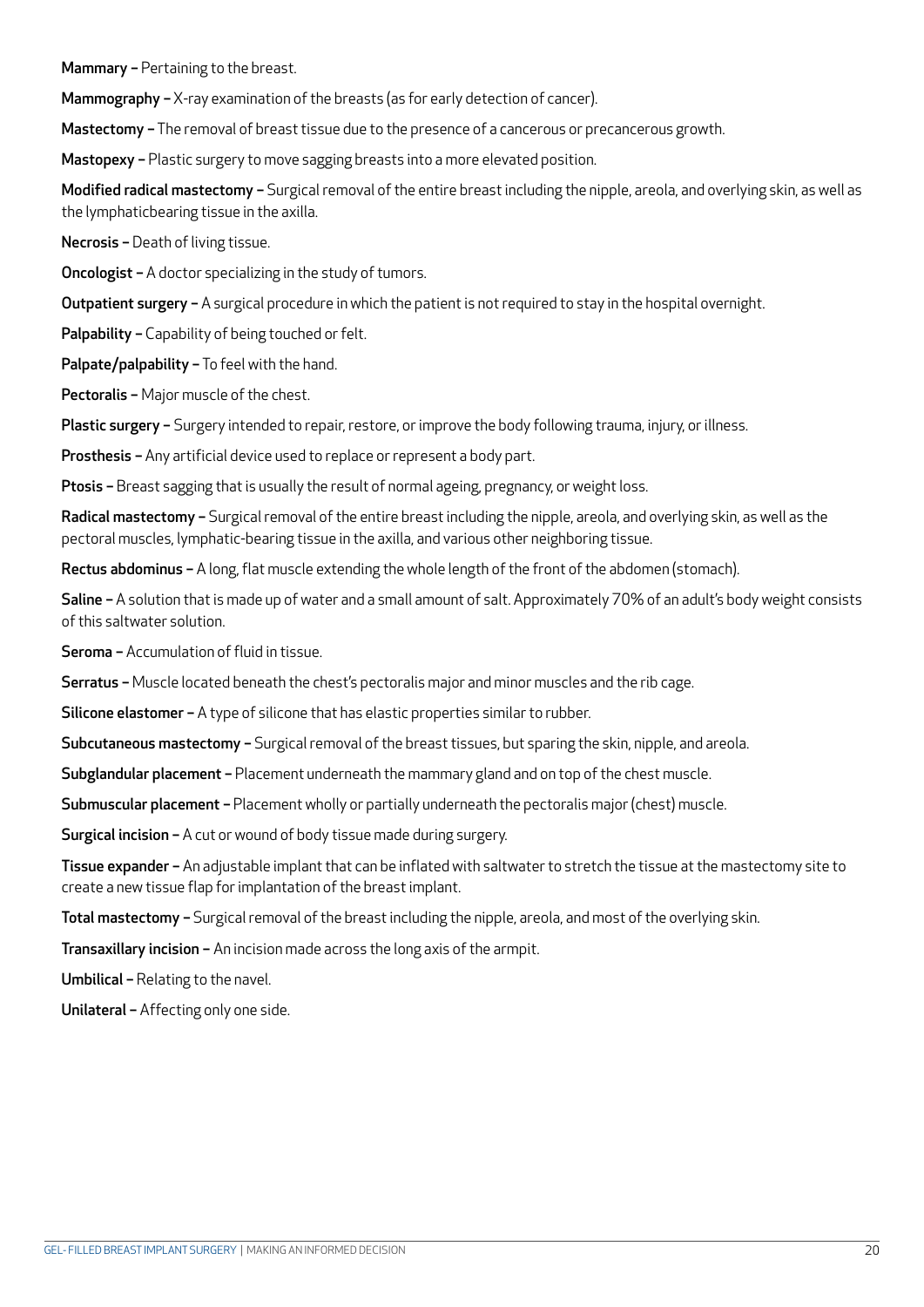## **SILTEX™ AND SMOOTH GEL BREAST IMPLANTS, SILTEX™ BECKER™ EXPANDER/BREAST IMPLANTS AND SPECTRA™ ADJUSTABLE GEL BREAST IMPLANTS**

#### **PATIENT SIGNATURE FORM**

It is the responsibility of the individual surgeon to decide the best method by which to counsel a patient prior to surgery.

Mentor relies upon the surgeon to advise the patient of all potential complications and risks associated with the use of breast implants.

The surgical procedures associated with the use of gel breast implants are not without potential complications and risks. The use of this product is an elective procedure. I (the patient) have been counselled prior to surgery regarding the benefits and possible risks associated with tissue reconstruction and/or breast augmentation using breast prostheses and alternative procedures. I (the patient) have been advised by my doctor that breast implants should not be considered lifetime implants.

I was provided with the brochure, "Gel-Filled Breast Implant Surgery: Making an Informed Decision" in advance prior to surgery (except in cases of emergency surgery for cancer or other reasons).

I have read this brochure.  $Yes \mid \cdot$  No

The information from the brochure was discussed with me by my surgeon and understood by me. All my questions have been answered to my satisfaction and I have been provided a copy of this form.

Patient's Signature Date Date Communications and Date Date Date

Patient's Printed Name

Physician's Signature Date Date Date Date

| Physician's Printed Name                                                            |
|-------------------------------------------------------------------------------------|
| (Note to Physician: A copy of the signed form is to be kept in the patient's file.) |